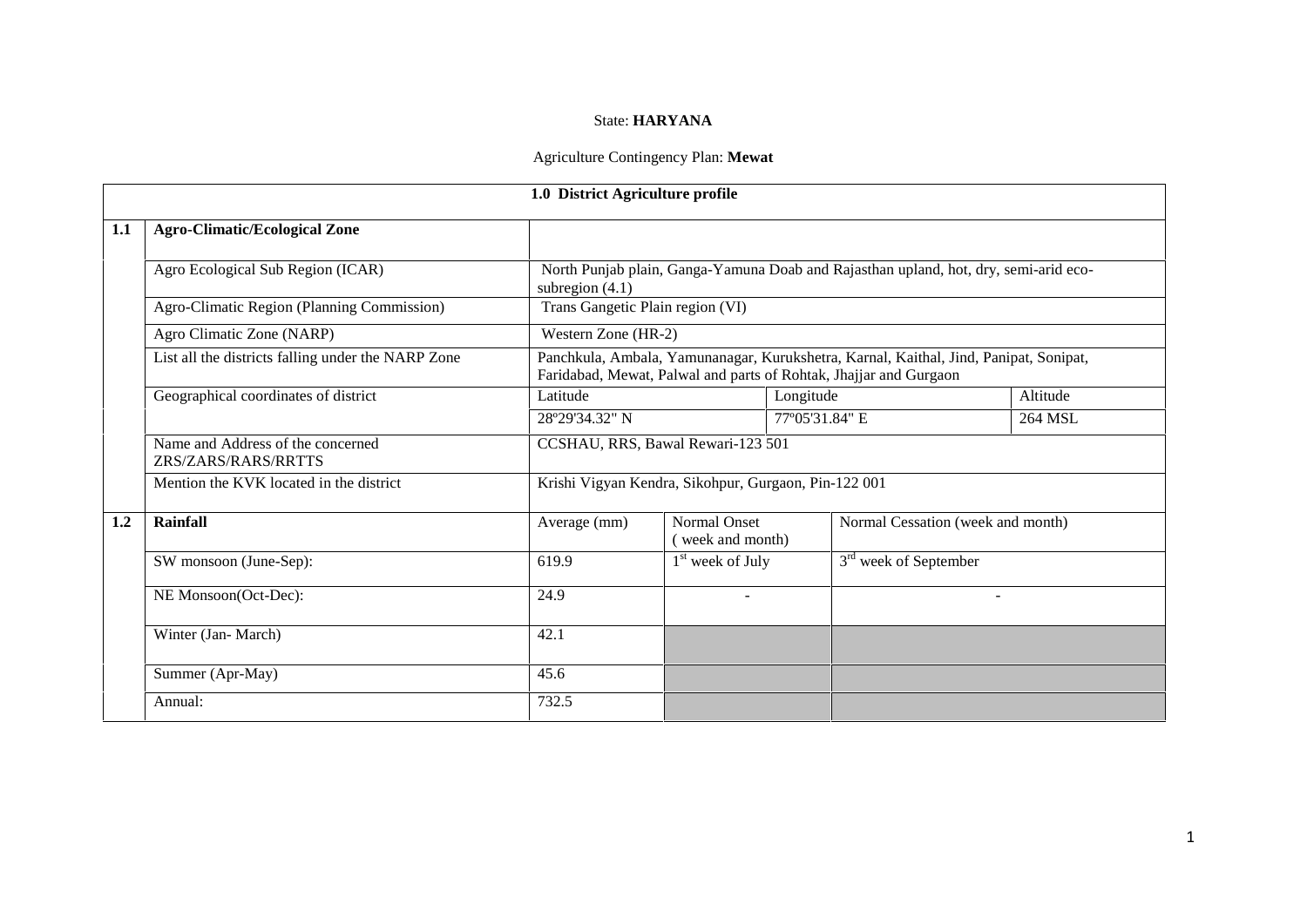| 1.3 | Land use pattern        | Total        | Cultiva  | Forest | Land under   | Permanent | Cultivabl | Land under Misc. | Barren and   | Current | Other   |
|-----|-------------------------|--------------|----------|--------|--------------|-----------|-----------|------------------|--------------|---------|---------|
|     | of the district         | geographical | ble area | area   | non-         | pastures  | e waste   | tree crops and   | uncultivable | fallows | fallows |
|     | (latest statistics)     | area         |          |        | agricultural |           | land      | groves           | land         |         |         |
|     |                         |              |          |        | use          |           |           |                  |              |         |         |
|     | Area $(000 \text{ ha})$ | 184.21       | 146.07   | 0.99   | 22.77        | 0.03      |           | 0.2              | 0.05         | 5.69    |         |
|     |                         |              |          |        |              |           |           |                  |              |         |         |

(Source: Statistical Abstract Haryana: 2007-08)

| 1.4   Major Soil types | Area $(000 \text{ ha})$ | Per cent (%) of total geographical area |
|------------------------|-------------------------|-----------------------------------------|
|                        |                         |                                         |
| Sandy loam             |                         |                                         |
|                        |                         |                                         |
| Loamy sand             | 101                     | 84.2                                    |
|                        |                         |                                         |

| 1.5 | <b>Agricultural land use</b> | Area $('000 ha)$ | Cropping intensity % |
|-----|------------------------------|------------------|----------------------|
|     | Net sown area                | 130.73           | 150                  |
|     | Area sown more than once     | 83.99            |                      |
|     | Gross cropped area           | 214.72           |                      |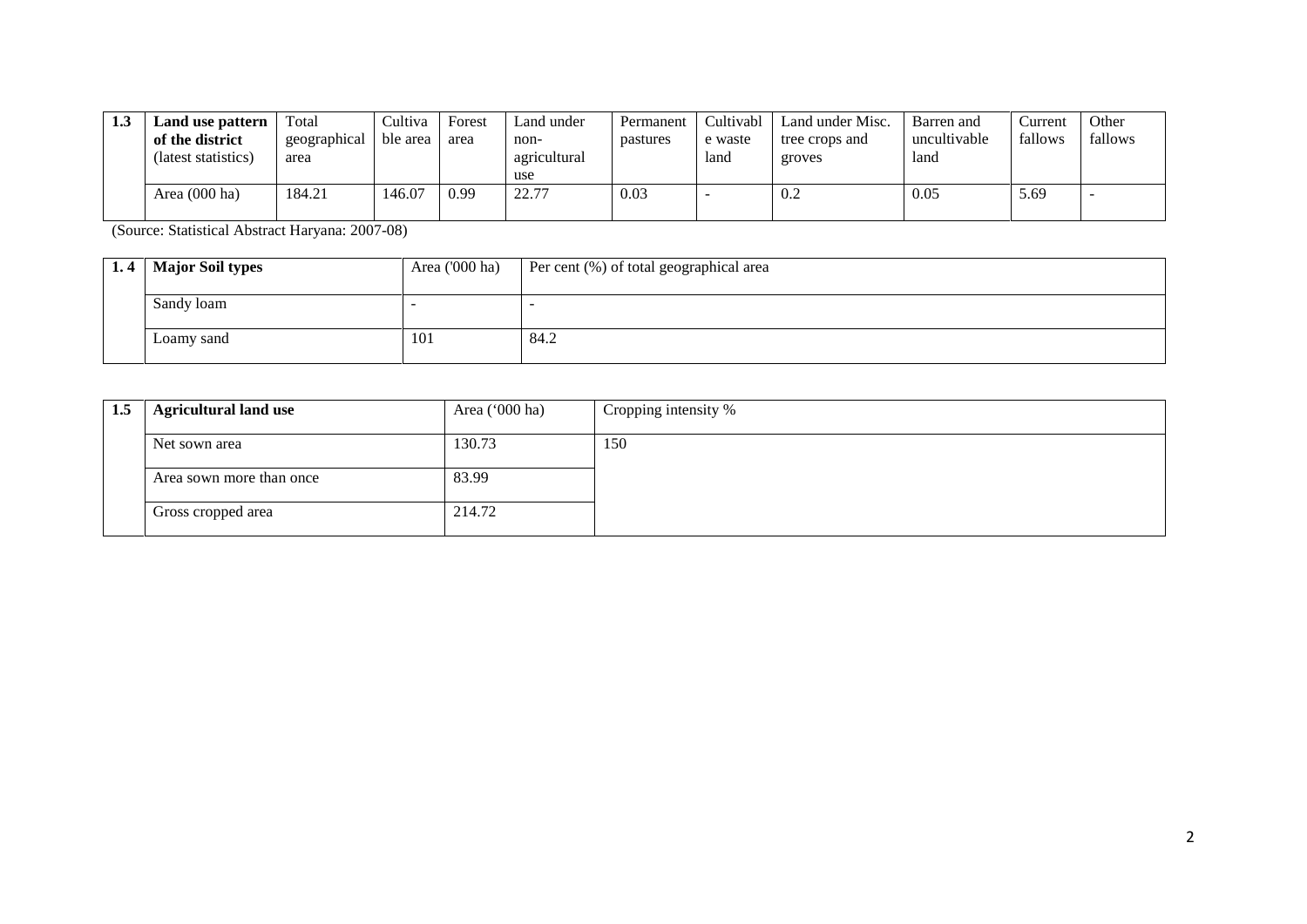| <b>Irrigation</b>                | Area ('000 ha)  |                          |                                                    |                          |  |
|----------------------------------|-----------------|--------------------------|----------------------------------------------------|--------------------------|--|
| Net irrigated area               | $\overline{76}$ |                          |                                                    |                          |  |
| Gross irrigated area             | 113             |                          |                                                    |                          |  |
| Rainfed area                     | $8\,$           |                          |                                                    |                          |  |
| <b>Sources of Irrigation</b>     | Number          | Area ('000 ha)           |                                                    | % area                   |  |
| Canals                           |                 | $\overline{1.0}$         |                                                    | $\overline{1.3}$         |  |
| Tanks                            | $\sim$          | $\overline{\phantom{a}}$ |                                                    | $\omega$                 |  |
| Open wells                       | $\mathcal{L}$   | $\overline{a}$           |                                                    | $\omega$                 |  |
| Bore wells                       |                 | 75                       |                                                    | 98.7                     |  |
| Lift irrigation                  | $\sim$          | $\blacksquare$           |                                                    | $\overline{a}$           |  |
| Other sources                    | $\sim$          | $\equiv$                 |                                                    | $\sim$                   |  |
| Total                            |                 | $\overline{76}$          |                                                    | $\blacksquare$           |  |
| Pumpsets                         | 23348           |                          |                                                    | $\overline{\phantom{a}}$ |  |
| Micro-irrigation                 | $\equiv$        |                          |                                                    | $\overline{\phantom{a}}$ |  |
| Groundwater availability and use | No. of blocks   | % area                   | Quality of water                                   |                          |  |
| Over exploited*                  | $\overline{4}$  | 100                      |                                                    |                          |  |
| Critical                         | Nil             |                          |                                                    |                          |  |
| Semi-critical                    | Nil             |                          |                                                    |                          |  |
| Safe                             | Nil             |                          |                                                    |                          |  |
| Wastewater availability and use  | $\omega$        |                          |                                                    |                          |  |
| Ground water quality             |                 |                          | Alkaline in nature and moderately to highly saline |                          |  |

\*over-exploited: groundwater utilization > 100%; critical: 90-100%; semi-critical: 70-90%; safe: <70%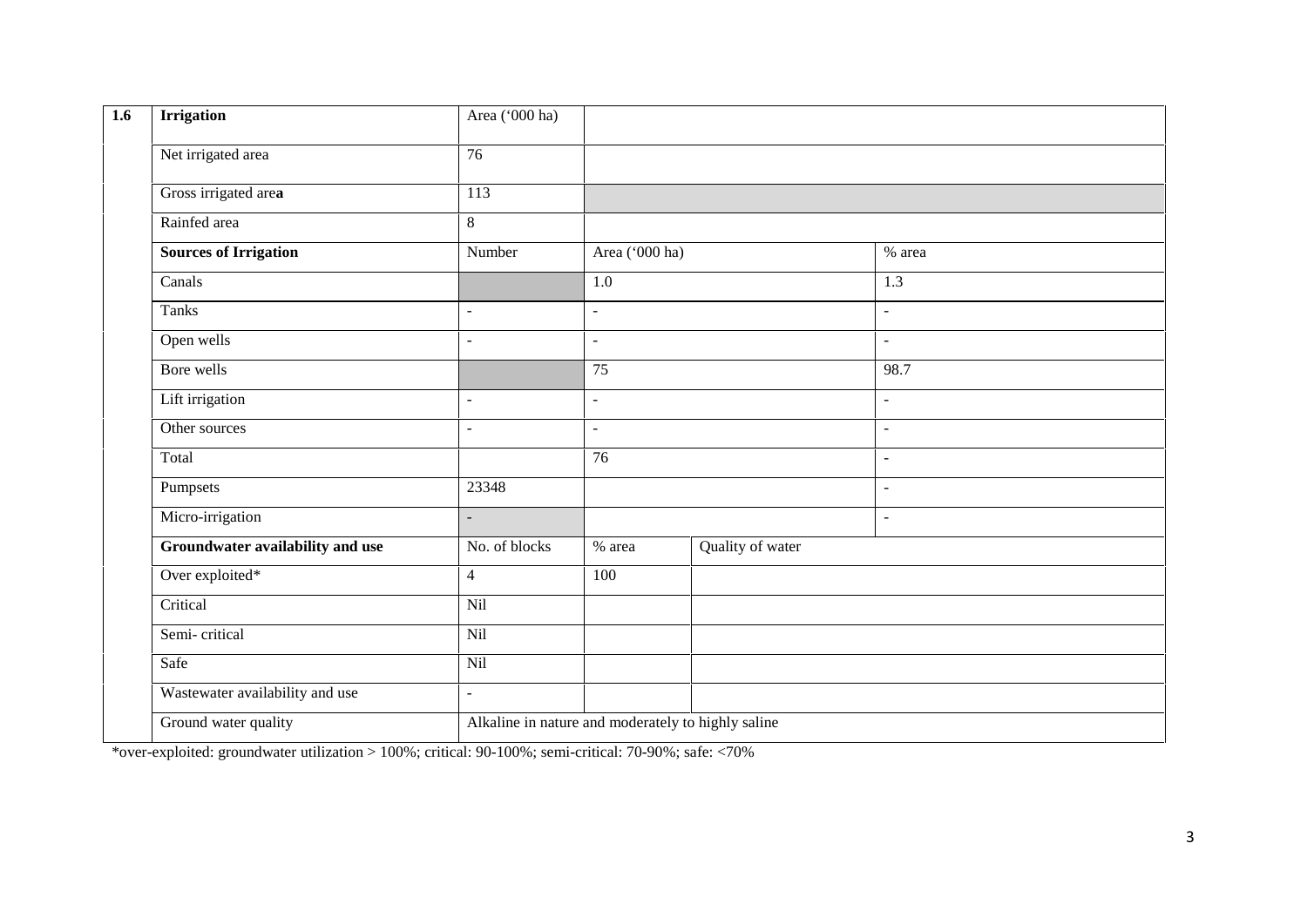| 1.7 | <b>Major Field Crops cultivated</b>     | Area ('000 ha)*          |                       |                          |                          |                |              |  |  |
|-----|-----------------------------------------|--------------------------|-----------------------|--------------------------|--------------------------|----------------|--------------|--|--|
|     |                                         |                          | <b>Kharif</b><br>Rabi |                          |                          |                |              |  |  |
|     |                                         | <b>Irrigated</b>         | Rainfed               | <b>Irrigated</b>         | Rainfed                  | <b>Summer</b>  | <b>Total</b> |  |  |
|     | Wheat                                   | $\overline{\phantom{a}}$ | $\sim$                | ÷,                       | $\overline{\phantom{a}}$ | $\blacksquare$ | 49.8         |  |  |
|     | Bajra                                   | $\overline{\phantom{a}}$ | $\blacksquare$        | $\blacksquare$           | $\blacksquare$           | $\sim$         | 32.8         |  |  |
|     | Rapeseed Mustard                        | $\sim$                   | $\blacksquare$        | $\blacksquare$           | $\blacksquare$           | $\blacksquare$ | 22.0         |  |  |
|     | Rice                                    | $\overline{a}$           | ÷.                    | $\sim$                   | $\overline{a}$           | $\sim$         | 2.1          |  |  |
|     | Horticulture crops - Fruits             |                          | <b>Total area</b>     |                          |                          |                |              |  |  |
|     | Guava                                   |                          |                       | 0.5                      |                          |                |              |  |  |
|     | Aonla                                   |                          |                       | 0.3                      |                          |                |              |  |  |
|     | Ber                                     |                          |                       | 0.3                      |                          |                |              |  |  |
|     | <b>Horticultural crops - Vegetables</b> |                          |                       | <b>Total area</b>        |                          |                |              |  |  |
|     | Chilli                                  |                          |                       | 2.2                      |                          |                |              |  |  |
|     | Tomato                                  |                          |                       | 1.7                      |                          |                |              |  |  |
|     | Radish                                  |                          |                       | $\overline{1.1}$         |                          |                |              |  |  |
|     | <b>Medicinal and Aromatic crops</b>     |                          |                       | <b>Total area</b>        |                          |                |              |  |  |
|     | Jatropha                                |                          |                       | 0.2                      |                          |                |              |  |  |
|     | Mulhatti                                |                          |                       | 0.002                    |                          |                |              |  |  |
|     | Aloe vera                               |                          |                       | 0.02                     |                          |                |              |  |  |
|     | Lemon grass+Palmarosa                   |                          |                       | $\sim$                   |                          |                |              |  |  |
|     | Others                                  |                          |                       | 0.003                    |                          |                |              |  |  |
|     | <b>Plantation crops</b>                 |                          |                       | $\blacksquare$           |                          |                |              |  |  |
|     | Fodder crops                            | <b>Total area</b>        |                       |                          |                          |                |              |  |  |
|     | Total fodder crop area                  | $\sim$                   |                       |                          |                          |                |              |  |  |
|     | Grazing land                            |                          |                       | $\overline{\phantom{a}}$ |                          |                |              |  |  |
|     | Sericulture etc                         |                          |                       | $\sim$                   |                          |                |              |  |  |
|     | Others (Specify)                        | $\sim$                   |                       |                          |                          |                |              |  |  |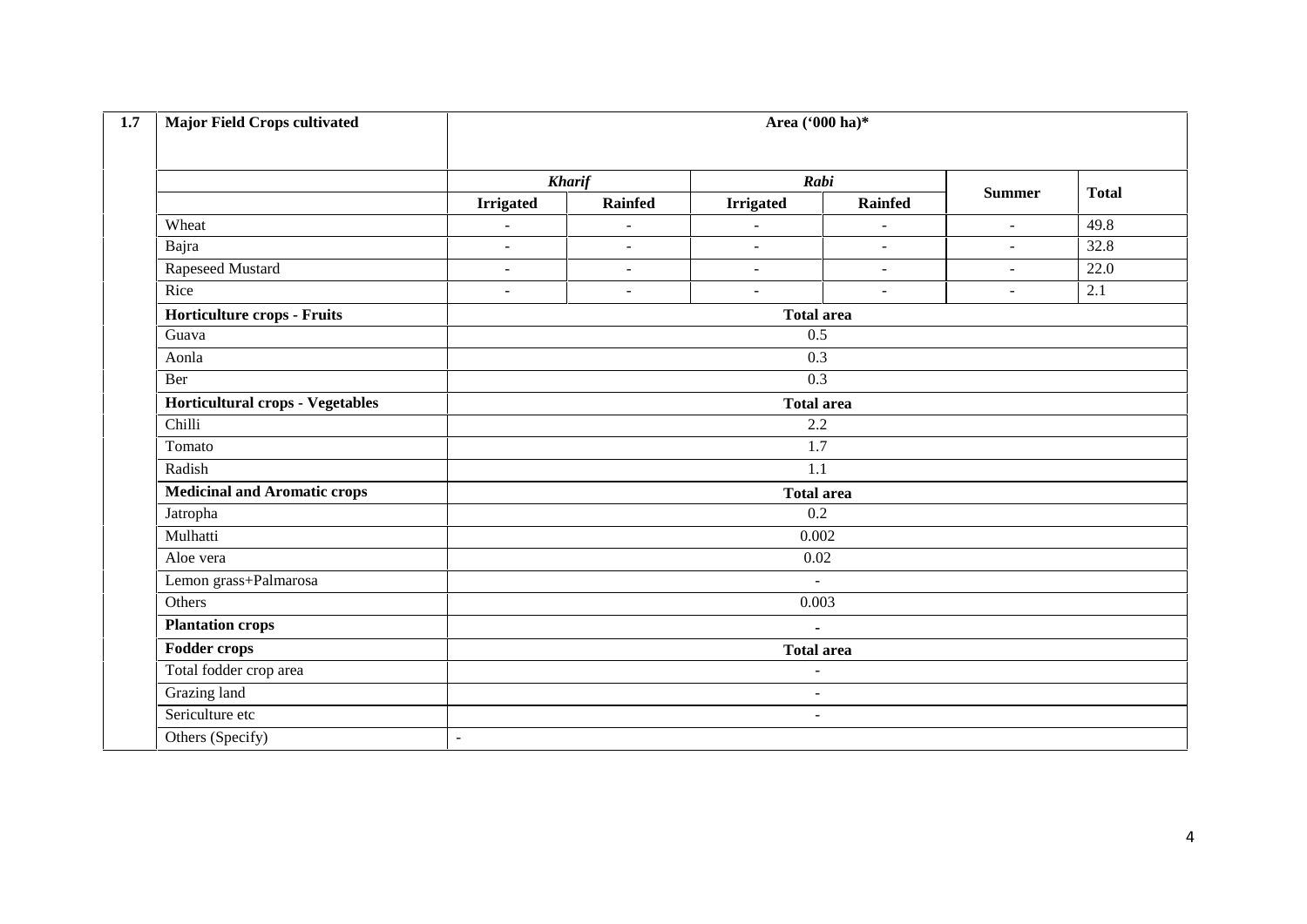| 1.8 | <b>Livestock</b> (2008-09)   | <b>Male</b> ('000) | Female ('000)             | <b>Total ('000)</b>      |
|-----|------------------------------|--------------------|---------------------------|--------------------------|
|     | Cattle                       |                    |                           | 31                       |
|     |                              |                    |                           |                          |
|     | <b>Buffaloes</b>             |                    |                           | 132                      |
|     | Commercial dairy farms       |                    | -                         | $\overline{\phantom{a}}$ |
|     | Goat                         |                    |                           | 14                       |
|     | Sheep                        |                    |                           |                          |
|     | Others (Camel, Pig, Yak etc) |                    |                           | 20                       |
| 1.9 | <b>Poultry</b>               | No. of farms       | Total No. of birds ('000) |                          |
|     | Commercial                   |                    | 933                       |                          |
|     | Backyard                     |                    | ∠                         |                          |

| 1.10<br><b>Fisheries</b>                       |                        |                          |                          |                          |                            |                          |  |
|------------------------------------------------|------------------------|--------------------------|--------------------------|--------------------------|----------------------------|--------------------------|--|
| A. Capture                                     |                        |                          |                          |                          |                            |                          |  |
| Source:<br><b>Marine</b><br>i)<br>(Data        | No. of fishermen       | <b>Boats</b>             |                          |                          | <b>Nets</b>                | <b>Storage facilites</b> |  |
| Fisheries Dept.)                               |                        | Mechanized               | Non-                     | Mechanized               | Non-mechanized (Shore)     | (Ice plants etc.)        |  |
|                                                |                        |                          | mechanized               | (Trawl nets, Grill       | seines, stake & trap nets) |                          |  |
|                                                |                        |                          |                          | nets)                    |                            |                          |  |
|                                                |                        | $\overline{\phantom{0}}$ | $\overline{\phantom{0}}$ | $\overline{\phantom{a}}$ | $\overline{\phantom{a}}$   | <b>NA</b>                |  |
| ii)<br>Source:<br><b>Inland</b><br>(Data       | No. Farmer owned ponds |                          | <b>No. of Reservoirs</b> |                          | No. of village tanks       |                          |  |
| Fisheries Dept.)                               |                        | <b>NA</b>                |                          | <b>NA</b>                |                            | NA                       |  |
| <b>B.</b> Culture                              |                        |                          |                          |                          |                            |                          |  |
|                                                |                        | Water Spread Area (ha)   |                          | Yield (t/ha)             |                            | Production ('000 tons)   |  |
| i)<br><b>Brakish</b><br>water                  | (Data<br>source:       | <b>NA</b>                |                          | <b>NA</b>                |                            | <b>NA</b>                |  |
| MPEDA/Fisheries Dept.)                         |                        |                          |                          |                          |                            |                          |  |
| ii) Fresh water (Data source: Fisheries Dept.) |                        |                          |                          |                          |                            |                          |  |
| <b>Others</b>                                  |                        |                          |                          |                          |                            |                          |  |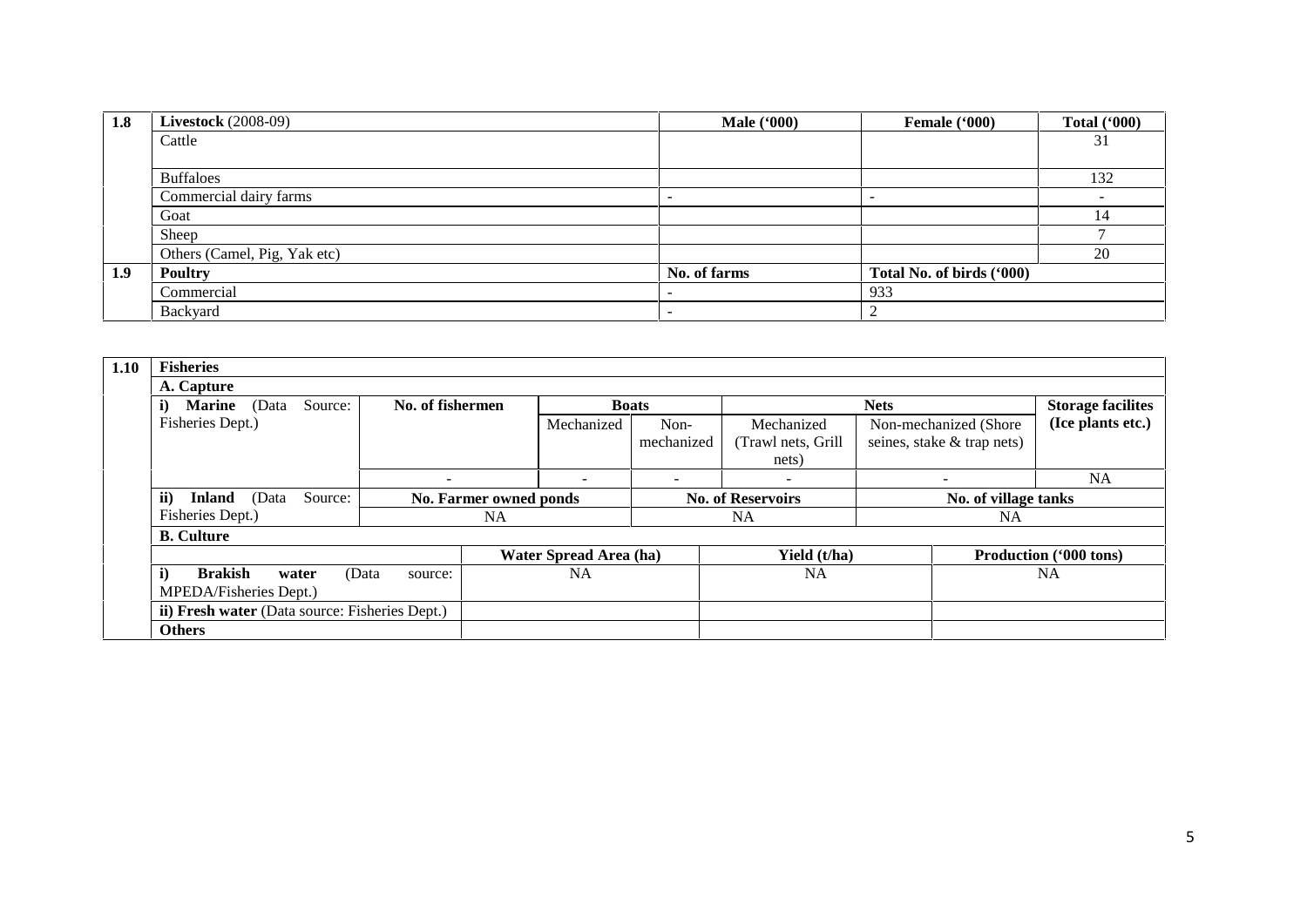| 1.11<br><b>Major Field Crops cultivated</b> | <b>Kharif</b>            |                          | Rabi                     |                          | <b>Summer</b>            |                          | <b>Total</b> |                 |
|---------------------------------------------|--------------------------|--------------------------|--------------------------|--------------------------|--------------------------|--------------------------|--------------|-----------------|
|                                             | Production               | Productivity             | Production               | Productivity             | Production               | Productivity             | Production   | Productivity    |
|                                             | (000 t)                  | (kg/ha)                  | (000 t)                  | (kg/ha)                  | (000 t)                  | (kg/ha)                  | (000 t)      | (kg/ha)         |
| Wheat                                       | $\overline{\phantom{0}}$ |                          | 183.6                    | 3680                     | $\overline{\phantom{0}}$ |                          | 183.6        | 3680            |
| Bajra                                       | 46.8                     | 1425                     |                          |                          | $\overline{\phantom{a}}$ |                          | 46.8         | 1425            |
| Rapeseed Mustard                            | $\overline{\phantom{0}}$ | $\overline{\phantom{0}}$ | 27.2                     | 1240                     | $\overline{\phantom{0}}$ | $\overline{\phantom{0}}$ | 27.2         | 1240            |
| Rice                                        | 6.5                      | 3088                     | $\overline{\phantom{a}}$ | $\overline{\phantom{a}}$ | $\overline{\phantom{a}}$ | $\overline{\phantom{0}}$ | 6.5          | 3088            |
| <b>Major Horticultural crops</b>            |                          |                          |                          |                          |                          |                          |              |                 |
| Guava                                       | $\overline{\phantom{a}}$ | $\overline{\phantom{a}}$ | -                        |                          | $\sim$                   |                          | 4.7          | $\sim$          |
| Aonla                                       | $\overline{\phantom{0}}$ | $\overline{\phantom{a}}$ | $\overline{\phantom{a}}$ |                          | $\overline{\phantom{a}}$ | $\overline{\phantom{a}}$ | 1.6          |                 |
| Ber                                         |                          | $\qquad \qquad$          |                          | $\overline{\phantom{a}}$ |                          |                          | 2.7          | $\qquad \qquad$ |
| <b>Major Vegetable crops</b>                |                          |                          |                          |                          |                          |                          |              |                 |
| Chilli                                      | 3296                     | 1468                     |                          |                          | $\overline{\phantom{a}}$ |                          | 3296         | 1468            |
| Tomato                                      | $\overline{\phantom{a}}$ | $\overline{\phantom{a}}$ | 26860                    | 16007                    | $\overline{\phantom{a}}$ | $\overline{\phantom{0}}$ | 26860        | 16007           |
| Radish                                      | 20177                    | 18910                    | $\overline{\phantom{a}}$ | $\overline{\phantom{a}}$ | $\overline{\phantom{0}}$ | $\overline{\phantom{0}}$ | 20177        | 18910           |

## **1.11Production and Productivity of major crops** (Average of years: 2004-05, 2005-06 and 2006-07)

(Source: Deputy Director Agriculture, Gurgaon)

| 1.12 | <b>Sowing window</b><br>for 5 major<br>crops (start and<br>end of sowing<br>period) | Wheat                           | Rice                           | Bajra             | Rapeseed & Mustard    | <b>Cluster bean(Guar)</b> |
|------|-------------------------------------------------------------------------------------|---------------------------------|--------------------------------|-------------------|-----------------------|---------------------------|
|      | Kharif-Rainfed                                                                      |                                 |                                | Onset of rain     |                       |                           |
|      | Kharif-Irrigated                                                                    |                                 | $15^{th}$ May – $30^{th}$ June | $1st - 15th$ July |                       |                           |
|      | Rabi-Rainfed                                                                        | October end – November end      |                                |                   | September end         |                           |
|      | Rabi-Irrigated                                                                      | October end $-15^{th}$ November |                                |                   | September end $-20th$ |                           |
|      |                                                                                     |                                 |                                |                   | October               |                           |

| 1.13 | What is the major contingency the district is | <b>Regular</b> | <b>Occasional</b> | <b>None</b> |
|------|-----------------------------------------------|----------------|-------------------|-------------|
|      | prone to? (Tick mark)                         |                |                   |             |
|      | Drought                                       |                |                   |             |
|      | Flood                                         |                |                   |             |
|      | Cyclone                                       |                |                   |             |
|      | Hail storm                                    |                |                   |             |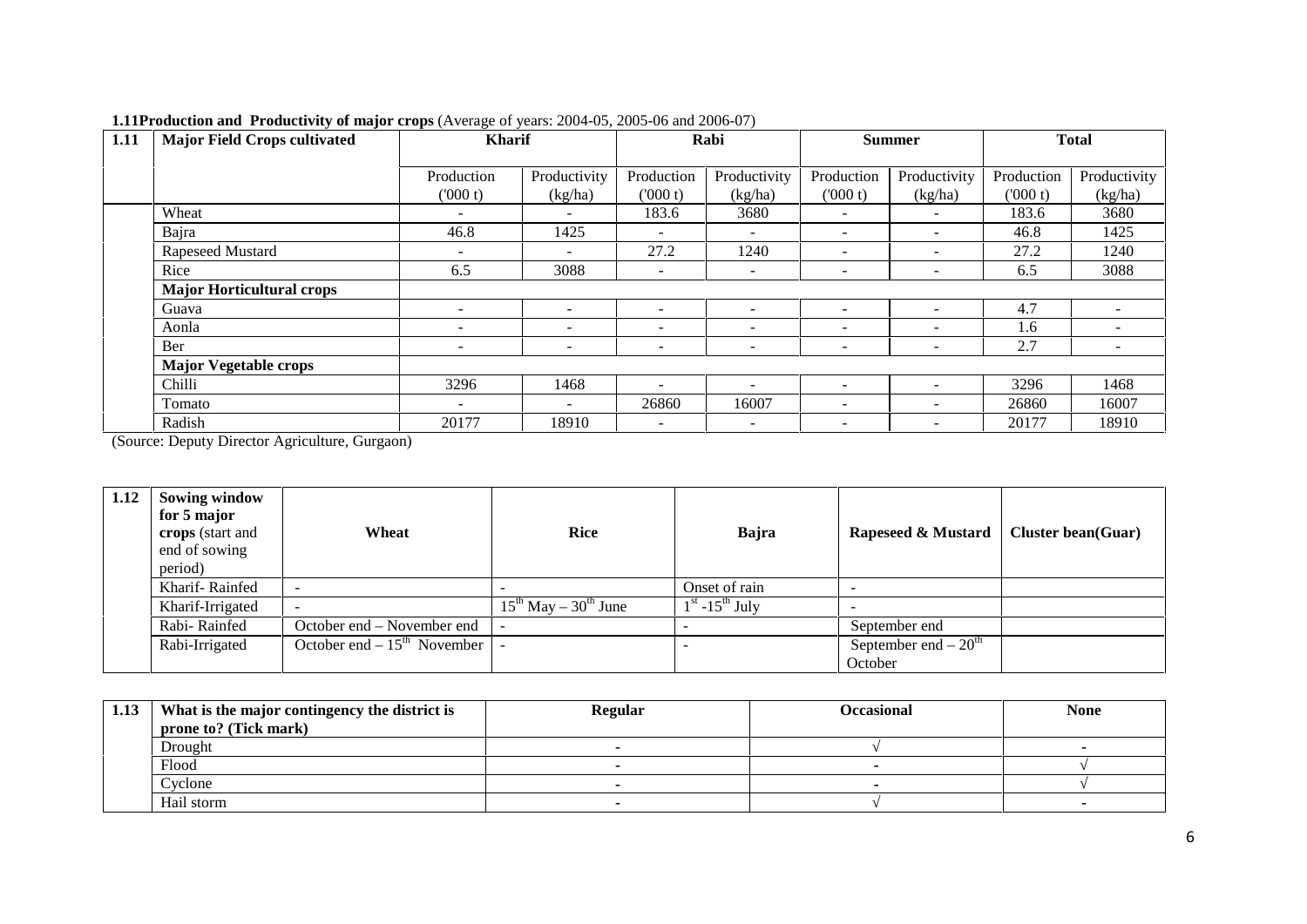| Heat wave                    |  |  |
|------------------------------|--|--|
| Cold wave                    |  |  |
| Frost                        |  |  |
| Sea water inundation         |  |  |
| Pests and diseases (specify) |  |  |
| Others (Specify)             |  |  |

| 1.14 | Include Digital maps of the district for | Location map of district with in State as Annexure I | Enclosed: Yes |
|------|------------------------------------------|------------------------------------------------------|---------------|
|      |                                          | Mean annual rainfall as Annexure 2                   | Enclosed: No  |
|      |                                          | Soil map as Annexure 3                               | Enclosed: No  |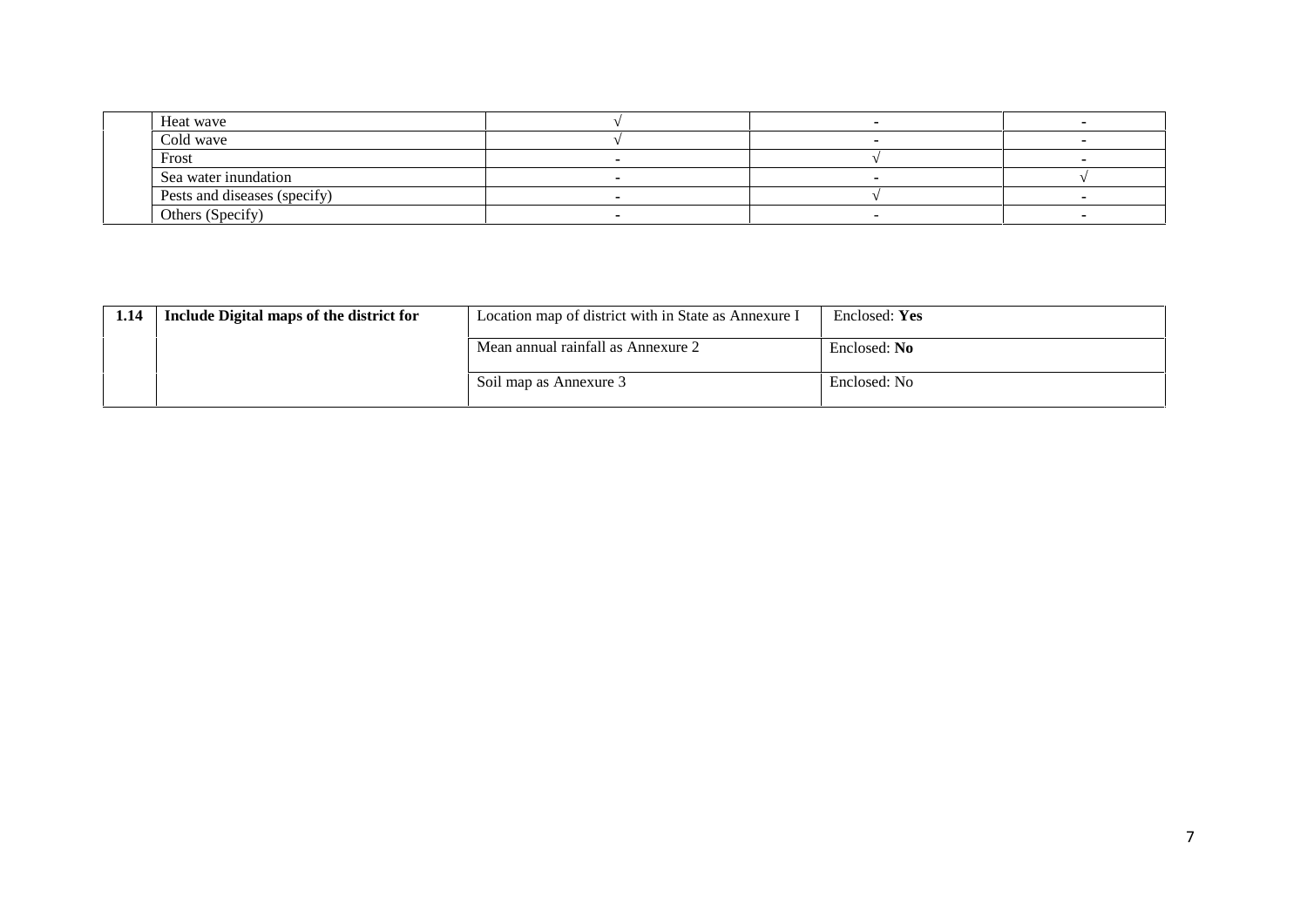#### *Annexure 1*

**Location map of Mewat district in the state of Haryana**

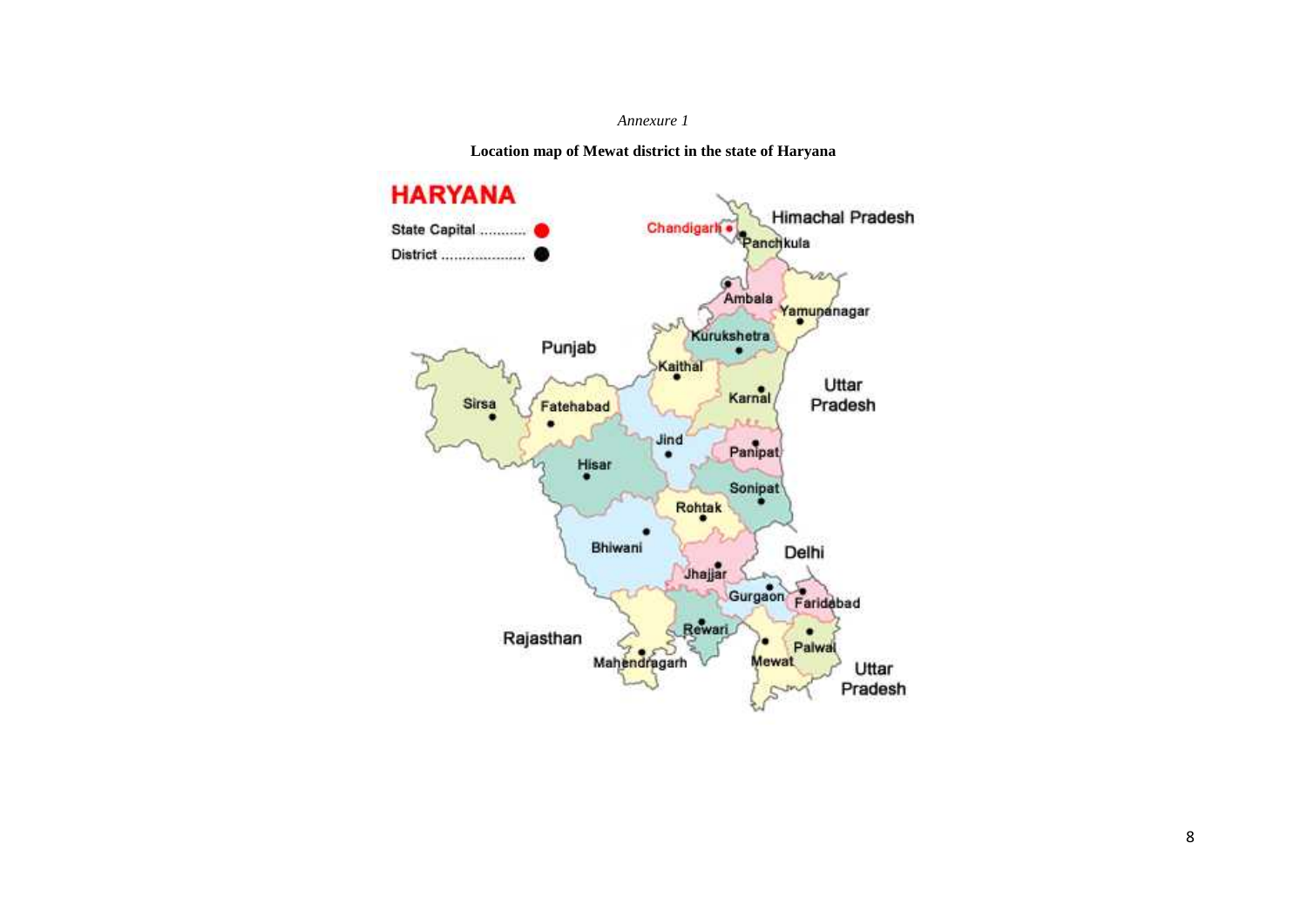## **2.0 Strategies for weather related contingencies**

## **2.1 Drought**

## **2.1.1 Rainfed situation**

| <b>Condition</b>            |                |                                                        |                 | <b>Suggested Contingency measures</b> |                   |
|-----------------------------|----------------|--------------------------------------------------------|-----------------|---------------------------------------|-------------------|
| <b>Early season</b>         | <b>Major</b>   | <b>Normal Crop/cropping system</b>                     | Change in crop/ | Agronomic                             | <b>Remarks</b> on |
| drought                     | Farming        |                                                        | cropping system | measures                              | Implementation    |
| (delayed onset)             | situation      |                                                        |                 |                                       |                   |
| Delay by 2                  | Light textured | Pearl millet                                           | No change       | No change                             |                   |
| weeks                       | sandy soils    | Pearl millet $+$ greengram / mothbean (Intercropping   | No change       | No change                             |                   |
| (July $3^{\text{rd}}$ week) | susceptible to | 8:4/6:3                                                |                 |                                       |                   |
|                             | wind erosion   | Clusterbean                                            | No change       | No change                             |                   |
|                             |                | Cowpea                                                 |                 |                                       |                   |
|                             |                | Castor                                                 |                 |                                       |                   |
|                             |                | Sesame                                                 |                 |                                       |                   |
|                             |                | Cluster bean can also be intercropped with pearlmillet |                 |                                       |                   |
|                             |                | as above.                                              |                 |                                       |                   |

| <b>Condition</b>                                     |                               |                                                                |                                    | <b>Suggested Contingency measures</b> |                                     |
|------------------------------------------------------|-------------------------------|----------------------------------------------------------------|------------------------------------|---------------------------------------|-------------------------------------|
| <b>Early season</b><br>drought<br>(delayed<br>onset) | Major<br>Farming<br>situation | <b>Normal Crop/cropping system</b>                             | Change in crop/<br>cropping system | Agronomic<br>measures                 | <b>Remarks</b> on<br>Implementation |
| Delay by 4                                           | Light                         | Pearl millet                                                   | Don't grow cluster                 | No change                             |                                     |
| weeks                                                | textured                      | Pearl millet + greengram / mothbean (Intercropping $8:4/6:3$ ) | bean beyond mid                    | No change                             |                                     |
| (August $1st$                                        | sandy soils                   | Cluster bean                                                   | July.                              | No change                             |                                     |
| week)                                                | susceptible                   | Cowpea                                                         |                                    |                                       |                                     |
|                                                      | to wind                       | Castor                                                         |                                    |                                       |                                     |
|                                                      | erosion                       | Sesame                                                         |                                    |                                       |                                     |
|                                                      |                               | Cluster bean can also be intercropped with pearlmillet as      |                                    |                                       |                                     |
|                                                      |                               | above.                                                         |                                    |                                       |                                     |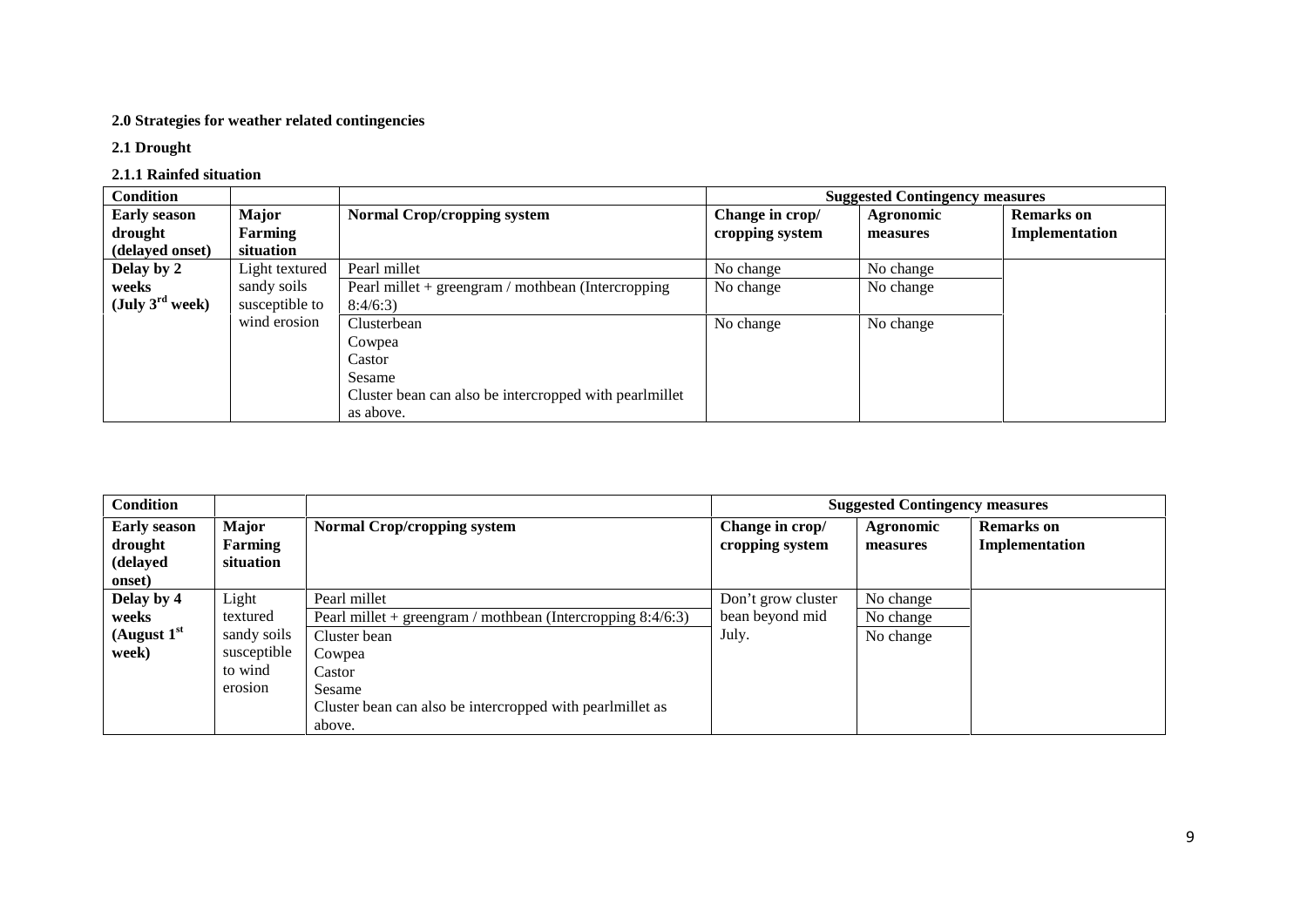| <b>Condition</b>        |                      |                                                      |                   | <b>Suggested Contingency measures</b> |                   |
|-------------------------|----------------------|------------------------------------------------------|-------------------|---------------------------------------|-------------------|
| <b>Early season</b>     | <b>Major Farming</b> | <b>Normal Crop/cropping system</b>                   | Change in crop/   | Agronomic                             | <b>Remarks</b> on |
| drought                 | situation            |                                                      | cropping system   | measures                              | Implementation    |
| (delayed onset)         |                      |                                                      |                   |                                       |                   |
| Delay by 6              | Light textured sandy | Pearl millet                                         | Don't grow sesame | No change                             |                   |
| weeks                   | soils susceptible to | Pearl millet $+$ greengram / mothbean (Intercropping | beyond mid        | No change                             |                   |
| (August $3^{\text{rd}}$ | wind erosion         | 8:4/6:3                                              | August.           |                                       |                   |
| week)                   |                      | Cowpea                                               |                   | No change                             |                   |
|                         |                      | Castor                                               |                   |                                       |                   |
|                         |                      | Sesame                                               |                   |                                       |                   |

| <b>Condition</b>                                  |                                                              |                                                                 |                                    | <b>Suggested Contingency measures</b>               |                                     |
|---------------------------------------------------|--------------------------------------------------------------|-----------------------------------------------------------------|------------------------------------|-----------------------------------------------------|-------------------------------------|
| <b>Early season</b><br>drought<br>(delayed onset) | <b>Major Farming</b><br>situation                            | <b>Normal Crop/cropping system</b>                              | Change in crop/<br>cropping system | Agronomic<br>measures                               | <b>Remarks</b> on<br>Implementation |
| Delay by 8<br>weeks<br>(September $1st$           | Light textured sandy<br>soils susceptible to<br>wind erosion | Pearl millet                                                    | Keep fallow                        | Conserve soil<br>moisture for<br><i>rabi</i> sowing |                                     |
| week)                                             |                                                              | Pearl millet $+$ greengram / mothbean (Intercropping<br>8:4/6:3 | $-do-$                             | $-do-$                                              |                                     |
|                                                   |                                                              | Cowpea<br>Castor                                                | $-do-$                             | $-do-$                                              |                                     |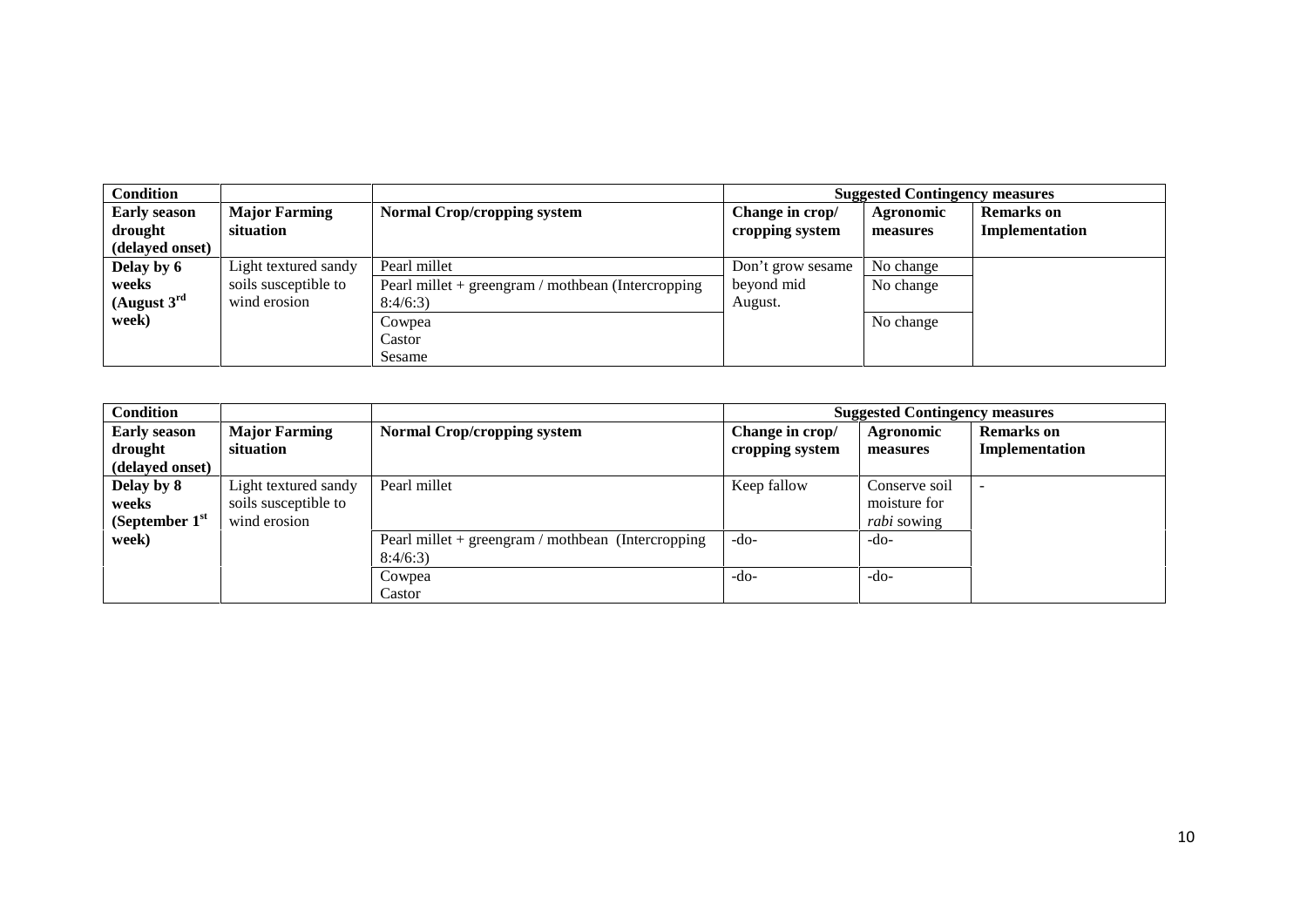| <b>Condition</b>     |                |                                       |                                                                                      | <b>Suggested Contingency measures</b> |                                |
|----------------------|----------------|---------------------------------------|--------------------------------------------------------------------------------------|---------------------------------------|--------------------------------|
| Early season drought | <b>Major</b>   | <b>Normal Crop/cropping system</b>    | Crop management                                                                      | Soil nutrient & moisture              | <b>Remarks</b> on              |
| (Normal onset)       | Farming        |                                       |                                                                                      | conservation measures                 | Implementation                 |
|                      | situation      |                                       |                                                                                      |                                       |                                |
| <b>Normal onset</b>  | Light textured | Pearl millet                          | In case of poor plant                                                                |                                       | State Agriculture<br>$\bullet$ |
| followed by 15-20    | sandy soils    |                                       | population ( <two-< td=""><td></td><td>Department</td></two-<>                       |                                       | Department                     |
| days dry spell       | susceptible to |                                       | third), go for re-                                                                   |                                       | should make                    |
| after sowing         | wind erosion   |                                       | sowing and when                                                                      |                                       | arrangement for                |
| leading to poor      |                |                                       | rains resume.                                                                        |                                       | seeds to meet the              |
| germination/crop     |                |                                       | Gap filling by                                                                       |                                       | demand at block                |
| stand etc.           |                |                                       | transplanting under                                                                  |                                       | level.                         |
|                      |                |                                       | rainy conditions.                                                                    |                                       | Release of<br>$\bullet$        |
|                      |                | Pearl millet + greengram / mothbean   | In case of poor plant                                                                |                                       | irrigation water               |
|                      |                | (Intercropping $8:4/6:3$ )            | population ( <two-third), go<="" td=""><td></td><td>in canals and</td></two-third),> |                                       | in canals and                  |
|                      |                |                                       | for re-sowing as and when                                                            |                                       | proper power                   |
|                      |                |                                       | rains resume.                                                                        |                                       | supply may be                  |
|                      |                | Cluster bean                          | $-do-$                                                                               |                                       | ensured by                     |
|                      |                | Cowpea                                |                                                                                      |                                       | concerned                      |
|                      |                | Castor                                |                                                                                      |                                       | departments                    |
|                      |                | Sesame                                |                                                                                      |                                       | Subsidy on                     |
|                      |                | Cluster bean can also be intercropped |                                                                                      |                                       | sprinkler, drip                |
|                      |                | with pearlmillet as above.            |                                                                                      |                                       | irrigation                     |
|                      |                |                                       |                                                                                      |                                       | systems and                    |
|                      |                |                                       |                                                                                      |                                       | laser leveler                  |

| Condition                                                                                        |                                                                 |                                       |                                                                                                                            | <b>Suggested Contingency measures</b>                                                                                                                           |                                                                                                |
|--------------------------------------------------------------------------------------------------|-----------------------------------------------------------------|---------------------------------------|----------------------------------------------------------------------------------------------------------------------------|-----------------------------------------------------------------------------------------------------------------------------------------------------------------|------------------------------------------------------------------------------------------------|
| Mid season drought<br>(long dry spell,<br>consecutive 2 weeks<br>rainless $(>2.5$ mm)<br>period) | <b>Major</b><br>Farming<br>situation                            | <b>Normal Crop/cropping</b><br>system | Crop management                                                                                                            | Soil nutrient & moisture<br>conservation measures                                                                                                               | <b>Remarks</b> on<br>Implementation                                                            |
| At vegetative stage                                                                              | Light textured<br>sandy soils<br>susceptible to<br>wind erosion | Pearl millet                          | Weeding and hoeing with<br>wheel hand hoe/ kasola as and<br>when required.<br>Thinning to reduce $1/3^{rd}$<br>population. | $In-situ-ex-situ$ rainwater<br>conservation:<br>i) Apply life saving irrigation<br>of 4-5 cm, if possible.<br>ii) Foliar spray of urea (2.5 %<br>at 30-35 DAS). | Release of<br>irrigation water<br>in canals and<br>proper power<br>supply may be<br>ensured by |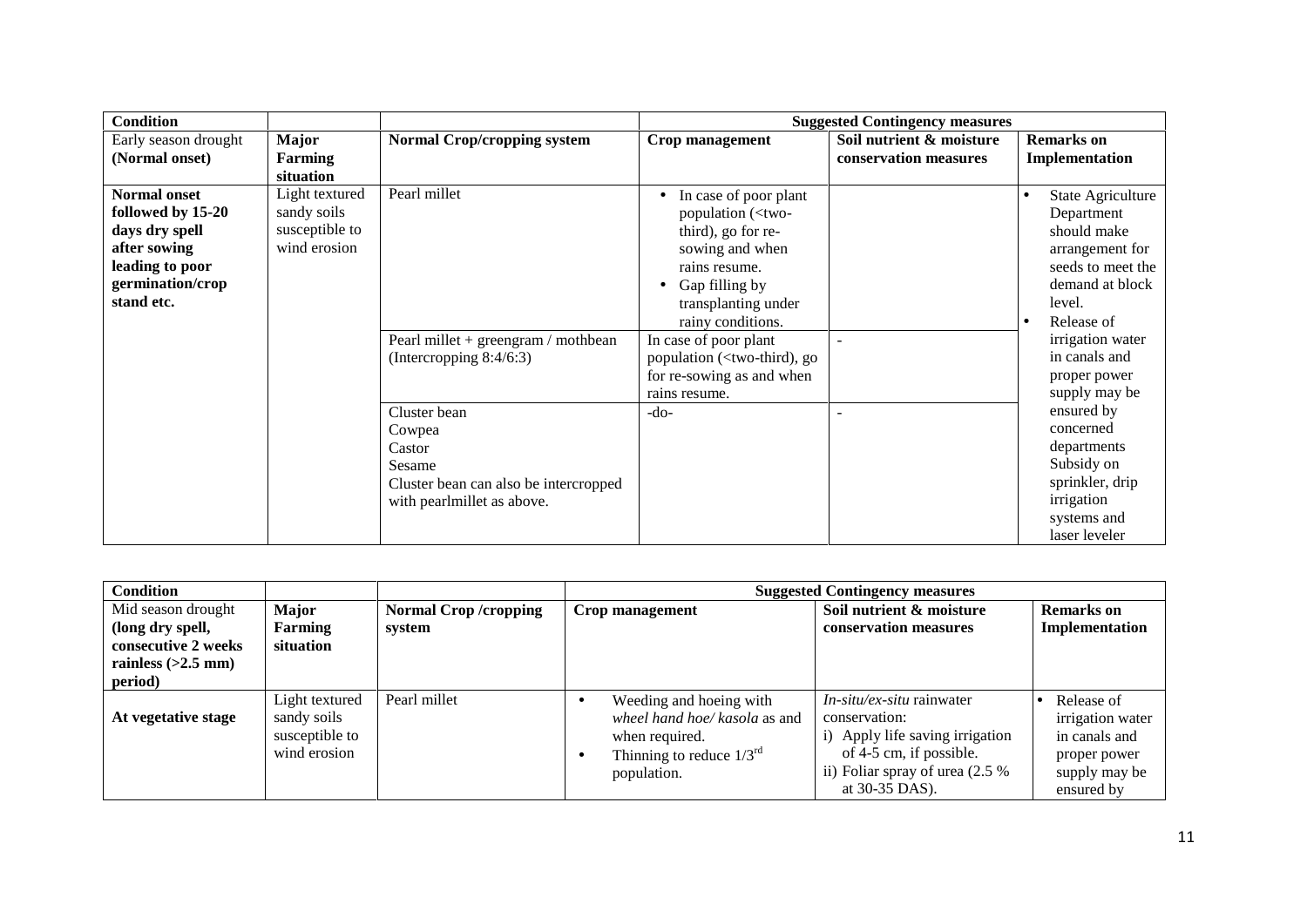| Pearl millet $+$ greengram /<br>mothbean (Intercropping)<br>8:4/6:3                                                  | $\bullet$ | Don't use chemicals for weed<br>management under stress dry<br>condition.<br>Weeding and hoeing with wheel<br>hand hoe/ kasola as and when<br>required. | Apply life saving irrigation of<br>4-5 cm, if possible.<br>Straw mulching in between<br>rows. | concerned<br>departments<br>subsidy on<br>sprinkler, drip<br>irrigation<br>systems and<br>laser leveler |
|----------------------------------------------------------------------------------------------------------------------|-----------|---------------------------------------------------------------------------------------------------------------------------------------------------------|-----------------------------------------------------------------------------------------------|---------------------------------------------------------------------------------------------------------|
| Cluster bean<br>Cowpea<br>Castor<br>Sesame<br>Cluster bean can also be<br>intercropped with<br>pearlmillet as above. | $\bullet$ | Don't use chemicals for weed<br>management under stress dry<br>condition.<br>Weeding and hoeing with wheel<br>hand hoe/ kasola as and when<br>required. | $-do-$                                                                                        |                                                                                                         |

| <b>Condition</b>      |                                                 |                                                                                                                   |                                                                                         | <b>Suggested Contingency measures</b>             |                          |
|-----------------------|-------------------------------------------------|-------------------------------------------------------------------------------------------------------------------|-----------------------------------------------------------------------------------------|---------------------------------------------------|--------------------------|
| Mid season drought    | <b>Major</b>                                    | <b>Normal Crop /cropping system</b>                                                                               | Crop management                                                                         | Soil nutrient &                                   | <b>Remarks</b> on        |
| (long dry spell)      | Farming<br>situation                            |                                                                                                                   |                                                                                         | moisture conservation<br>measures                 | Implementation           |
| At reproductive stage | Light textured<br>sandy soils<br>susceptible to | Pearl millet                                                                                                      | • Remove every third row for green<br>fodder.<br>• Life saving irrigation if available. | Make ridge and furrow<br>for rainwater harvesting | $\overline{\phantom{a}}$ |
|                       | wind erosion                                    | Pearl millet + greengram /<br>mothbean (Intercropping)<br>8:4/6:3                                                 | $-do-$                                                                                  | $-do-$                                            | $\overline{\phantom{a}}$ |
|                       |                                                 | Cluster bean<br>Cowpea<br>Castor<br>Sesame<br>Cluster bean can also<br>intercropped with pearlmillet as<br>above. | $-do-$                                                                                  | $-do-$                                            | $\overline{\phantom{a}}$ |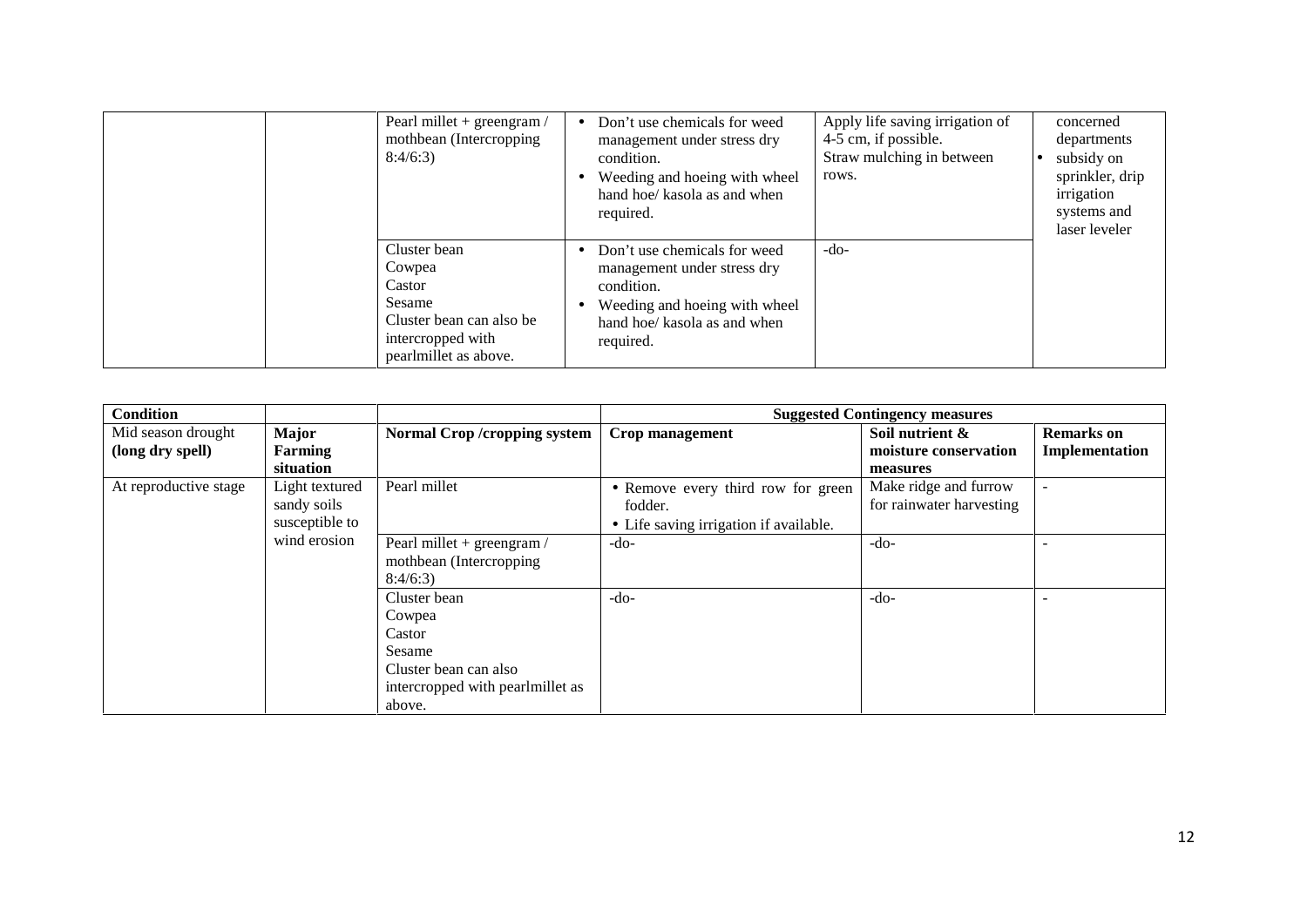| <b>Condition</b>                                                  |                                                                       |                                                                                                                |                                                                                                                                            | <b>Suggested Contingency measures</b>                                                                                                                                                                                                        |                                                                                                                                                                       |
|-------------------------------------------------------------------|-----------------------------------------------------------------------|----------------------------------------------------------------------------------------------------------------|--------------------------------------------------------------------------------------------------------------------------------------------|----------------------------------------------------------------------------------------------------------------------------------------------------------------------------------------------------------------------------------------------|-----------------------------------------------------------------------------------------------------------------------------------------------------------------------|
| <b>Terminal</b><br>drought<br>(Early<br>withdrawal<br>of monsoon) | Major<br>Farming<br>situation                                         | Crop/cropping system                                                                                           | Crop management                                                                                                                            | Rabi crop planning                                                                                                                                                                                                                           | <b>Remarks</b> on<br>Implementation                                                                                                                                   |
|                                                                   | Light<br>textured<br>sandy soils<br>susceptible<br>to wind<br>erosion | Pearl millet                                                                                                   | Remove every third<br>$\bullet$<br>row for green fodder.<br>Life saving irrigation<br>if available.<br>Foliar spray of urea<br>2% solution | Field preparation for rabi crop<br>sowing during first fortnight of<br>October<br>• Sowing of mustard (RH-30, RH -<br>819, RB-24, RB 50 RH-781 and<br>Varuna) and chickpea (C-235, H-<br>208 and HC-1) during second<br>fortnight of October | The<br><b>State</b><br>Agriculture<br>Department<br>should<br>have<br>advance<br>for<br>arrangements<br>timely supply of<br>seed, fertilizer and<br>other agro-inputs |
|                                                                   |                                                                       | Pearl millet $+$ greengram / mothbean<br>(Intercropping 8:4/6:3)                                               | $-do-$                                                                                                                                     | $-do-$                                                                                                                                                                                                                                       | farmers<br>to<br>at<br>block level.<br><b>Breeder</b><br>seed:                                                                                                        |
|                                                                   |                                                                       | Cluster bean<br>Cowpea<br>Castor<br>Sesame<br>Cluster bean can also intercropped with<br>Pearlmillet as above. | $-do-$                                                                                                                                     | $-do-$                                                                                                                                                                                                                                       | Plant<br>of<br>Dept<br>Breeding,<br><b>CCSHAU</b> , Hisar                                                                                                             |

## **2.1.2 Irrigated situation**

| <b>Condition</b> |              |                   |                  | <b>Suggested Contingency measures</b>                              |                        |
|------------------|--------------|-------------------|------------------|--------------------------------------------------------------------|------------------------|
|                  | <b>Major</b> | <b>Normal</b>     | <b>Change in</b> | <b>Agronomic measures</b>                                          | <b>Remarks</b> on      |
|                  | Farming      | Crop/cropping     | crop/cropping    |                                                                    | Implementation         |
|                  | situation    | system            | system           |                                                                    |                        |
| Delayed/         | Sandy        | Pearlmillet-wheat | Pearl millet $+$ | 10-15% higher seed rate, Sprinkler irrigation                      | Seeds from State,      |
| limited          | soils/sandy  |                   | moong - raya     | Planting on beds, planting with ridge seeder, Laser land leveling, | national seed and      |
| release of       | loam soils   |                   |                  | Conjunctive use of canal and ground waters.                        | private seed agencies. |
| water in         | canal        |                   |                  | Split application of fertilizers                                   | The schemes of         |
| canals due       | irrigated    |                   |                  | Straw mulching                                                     | MGNREGS, RKVY,         |
| to low           |              |                   |                  | Marginal ground water for life saving irrigation,                  | NFSM, NHM are in       |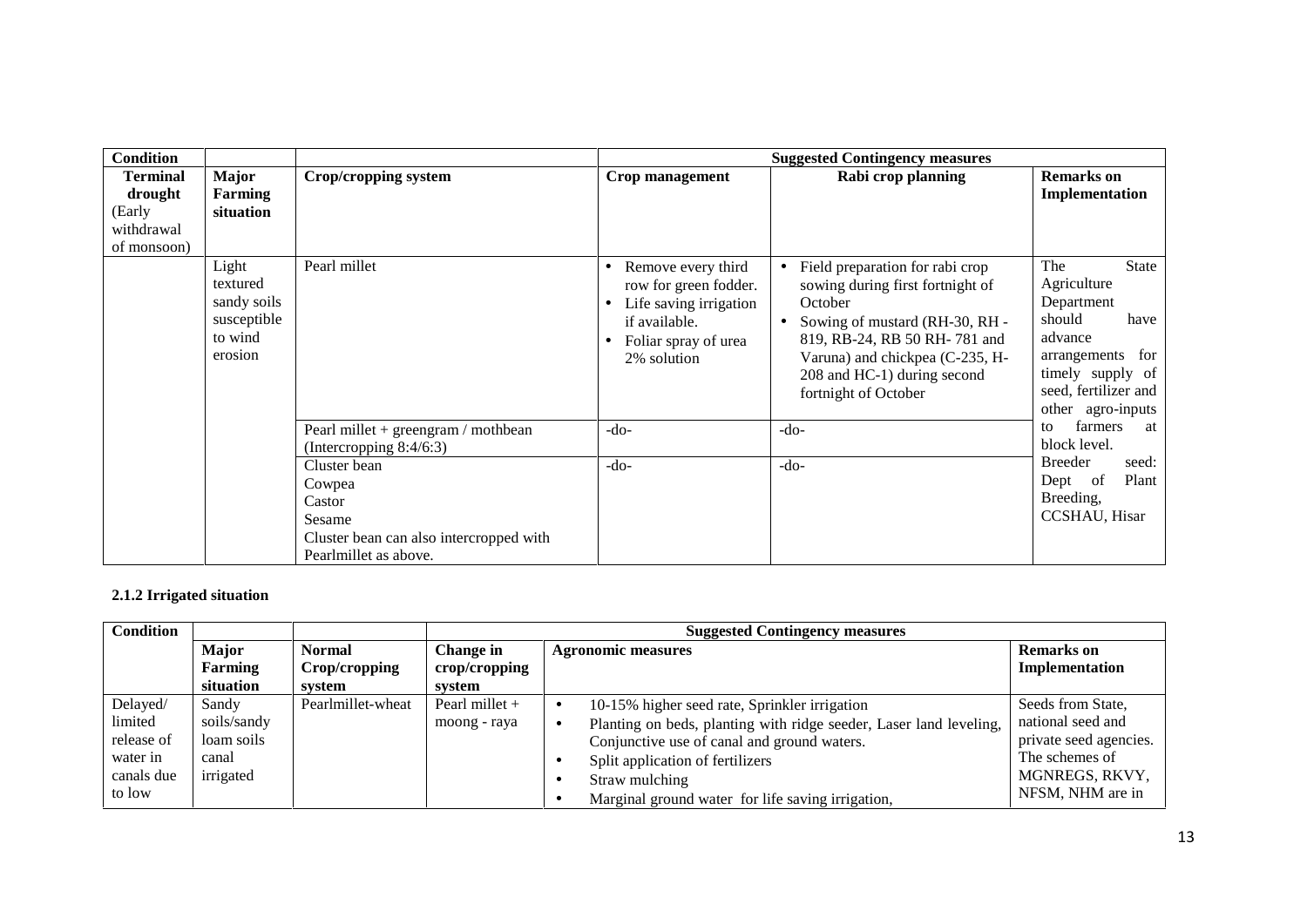| rainfall |                                                                     |                                          |                                                | Short duration cultivars<br>$\bullet$<br>Soaking of wheat seeds before sowing<br>$\bullet$<br>Seed treatment with Azatobactor/Rhizobium,<br>Deep ploughing during <i>kharif</i> season, shallow irrigation of 4-5 cm<br>$\bullet$<br>depth,                                                                                                                                                                                                                                                                                                                                                                                                                                                                                           | operation.<br>Govt. subsidy on<br>sprinkler, drip<br>irrigation systems and<br>laser leveler                                                                                                                                                  |
|----------|---------------------------------------------------------------------|------------------------------------------|------------------------------------------------|---------------------------------------------------------------------------------------------------------------------------------------------------------------------------------------------------------------------------------------------------------------------------------------------------------------------------------------------------------------------------------------------------------------------------------------------------------------------------------------------------------------------------------------------------------------------------------------------------------------------------------------------------------------------------------------------------------------------------------------|-----------------------------------------------------------------------------------------------------------------------------------------------------------------------------------------------------------------------------------------------|
|          |                                                                     | Pearlmillet-<br>chickpea<br>Fallow -raya | Clusterbean-<br>barley<br>Summer<br>moong-raya | Weed free environment<br>$-do-$<br>Short duration cultivars<br>$\bullet$<br>Seed treatment with Azatobactor / Rhizobium,<br>$\bullet$<br>Straw mulching<br>$\bullet$<br>Sprinkler irrigation, planting on beds, planting with ridger seeder,<br>land leveling<br>Conjunctive use of canal and ground water<br>Marginal ground waters for life saving irrigation, weed free<br>environment                                                                                                                                                                                                                                                                                                                                             |                                                                                                                                                                                                                                               |
|          | Well<br>drained,<br>medium<br>alluvial<br>soils, canal<br>irrigated | Clusterbean-wheat                        | Cotton-wheat                                   | Drip/furrow irrigation in Cotton, paired row planting<br>$\bullet$<br>Sprinkler in wheat, planting on beds, straw mulching in cotton,<br>$\bullet$<br>planting on beds, planting with ridger seeder<br>Laser land leveling, split application of fertilizer, Straw mulching in<br>$\bullet$<br>sugarcane, marginal ground waters for life saving irrigation,<br>conjunctive use of brackish ground waters with canal waters, short<br>duration cultivars<br>Soaking of wheat seeds before sowing, Seed treatment with<br>azatobactor/ rhizobium, Deep ploughing during kharif season,<br>Shallow irrigation of 4-5 cm depth, sowing of vegetable seeds in<br>polythene bags and replanting them in holes, weed<br>free<br>environment | Seeds from State,<br>national and private<br>seed agencies seed<br>agencies,<br>The schemes of<br>MGNREGS, RKVY,<br>NFSM, NHM are in<br>operation.<br>Govt. subsidy on<br>sprinkler and drip<br>irrigation systems, on<br>laser land leveling |
|          |                                                                     | Pearlmillet/-wheat                       | Pearlmillet-<br>raya/chickpea                  | Paired row planting, sprinkler irrigation. planting on beds<br>Straw mulching, laser land leveling, split application of fertilizer,<br>straw mulching, Marginal ground waters for life saving irrigation,<br>Conjunctive use of brackish ground waters with canal waters, Short<br>duration cultivars, seed treatment with azatobactor/ rhizobium,<br>Deep ploughing during <i>kharif</i> season, Shallow irrigation of 4-5 cm<br>depth<br>Weed free environment                                                                                                                                                                                                                                                                     |                                                                                                                                                                                                                                               |
|          |                                                                     | Cotton-wheat                             | No change                                      | Drip/furrow irrigation in cotton, paired row planting<br>$\bullet$                                                                                                                                                                                                                                                                                                                                                                                                                                                                                                                                                                                                                                                                    |                                                                                                                                                                                                                                               |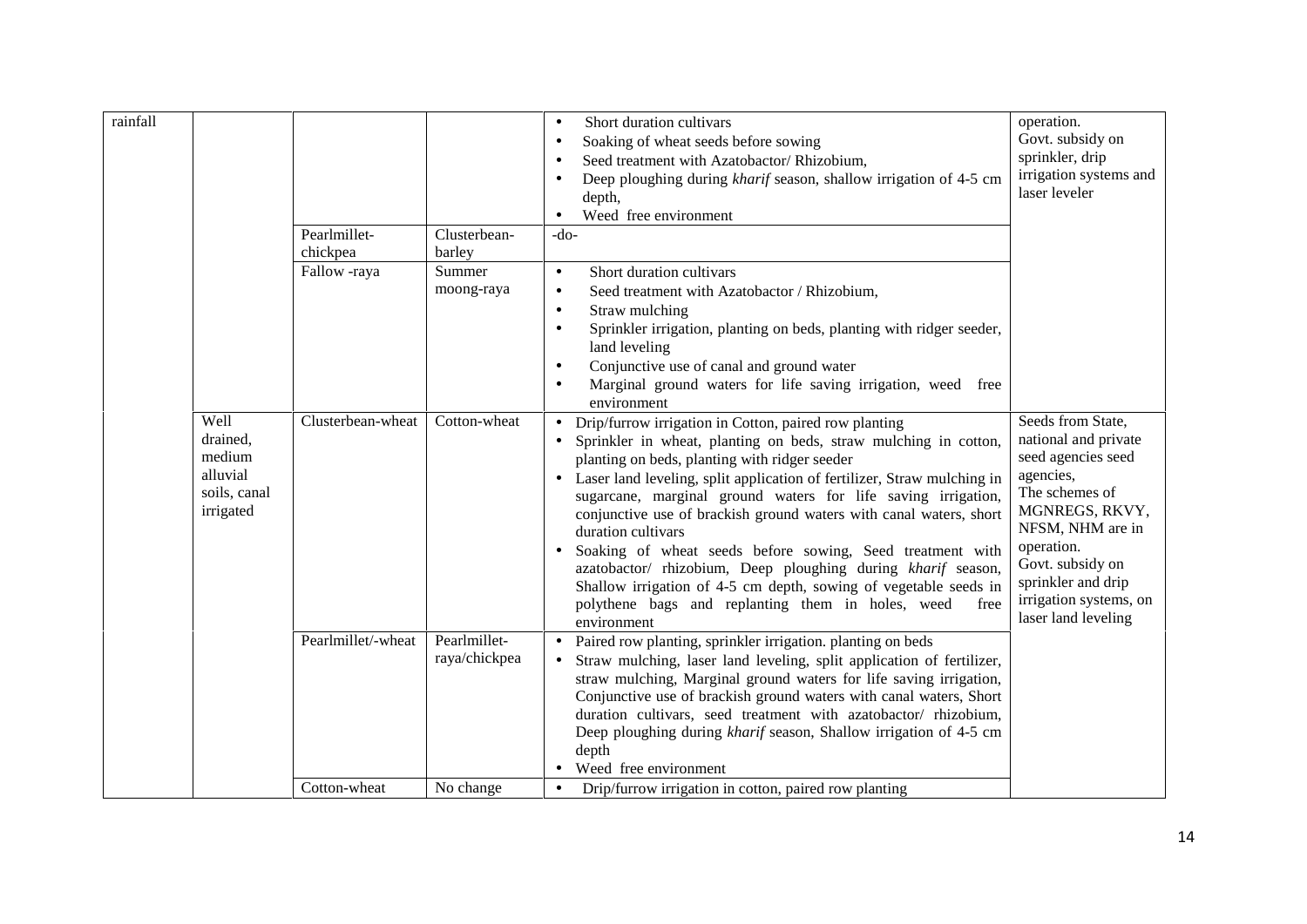|                    |                     |             | Planting on beds, Straw mulching in cotton, Laser land leveling,<br>Split application of fertilizer,<br>Marginal ground waters for life saving irrigation, Conjunctive use<br>of brackish ground waters with canal waters, Short duration<br>cultivars<br>Weed free environment |                                                  |
|--------------------|---------------------|-------------|---------------------------------------------------------------------------------------------------------------------------------------------------------------------------------------------------------------------------------------------------------------------------------|--------------------------------------------------|
|                    | Pearlmillet/fallow- | Vegetables  | Seed treatment with Azatobactor, Deep ploughing during kharif season,                                                                                                                                                                                                           |                                                  |
|                    | Raya                |             | Shallow irrigation of 4-5 cm depth, Sowing of vegetable seeds in                                                                                                                                                                                                                |                                                  |
|                    |                     |             | polythene bags and replanting them in holes.                                                                                                                                                                                                                                    |                                                  |
| Clay soils,        | Rice-wheat          | Summer      | Sprinkler irrigation in moong, Planting on beds                                                                                                                                                                                                                                 | Seeds from State and<br>national seed            |
| canal<br>irrigated |                     | moong-rice  | Laser land leveling<br>Late sown cultivars, short duration Desi wheat and Basmati rice.                                                                                                                                                                                         | agencies, The<br>schemes of                      |
|                    | Cotton-wheat        | None        | Drip/furrow irrigation in cotton, paired row planting, Planting on beds,<br>Straw mulching in cotton, Laser land leveling<br>Split application of fertilizer, Marginal ground waters for life saving                                                                            | MGNREGS, RKVY,<br>NFSM, NHM are in<br>operation. |
|                    |                     |             | irrigation, Conjunctive use of brackish ground waters with canal waters,<br>Short duration cultivars, Weed free environment                                                                                                                                                     | Seed from private<br>seed agencies               |
|                    | Sorghum fodder-     | Vegetables/ | Sprinkler/drip irrigation, Planting on beds, laser land leveling,                                                                                                                                                                                                               |                                                  |
|                    | wheat               | flowers     | Mulching in inter-row spacing                                                                                                                                                                                                                                                   |                                                  |
|                    |                     |             | Use of marginal ground waters as life saving irrigation                                                                                                                                                                                                                         |                                                  |

| <b>Condition</b>                                                                                      |                                                 |                         | <b>Suggested Contingency measures</b> |                                                                                                                                                                                                                                                                                                                                                                                                                                                                                                                    |                                                                                                                                                                                                                                            |  |  |
|-------------------------------------------------------------------------------------------------------|-------------------------------------------------|-------------------------|---------------------------------------|--------------------------------------------------------------------------------------------------------------------------------------------------------------------------------------------------------------------------------------------------------------------------------------------------------------------------------------------------------------------------------------------------------------------------------------------------------------------------------------------------------------------|--------------------------------------------------------------------------------------------------------------------------------------------------------------------------------------------------------------------------------------------|--|--|
|                                                                                                       | Major<br><b>Farming</b><br>situation            | Crop/cropping<br>system | Change in<br>crop/cropping<br>system  | <b>Agronomic measures</b>                                                                                                                                                                                                                                                                                                                                                                                                                                                                                          | <b>Remarks</b> on<br>Implementation                                                                                                                                                                                                        |  |  |
| Non<br>release of<br>water in<br>canals<br>under<br>delayed<br>onset of<br>monsoon<br>1n<br>catchment | Sandy<br>soils, canal<br>tube well<br>irrigated | Pearl millet-raya       | Pulses-raya                           | Planting on beds Sprinkler irrigation, Marginal ground<br>waters for life saving irrigation, Laser land leveling<br>Straw mulching, Paired row planting,<br>Split application of fertilizer, Straw mulching,<br>Marginal ground waters for life saving irrigation,<br>Conjunctive use of brackish ground waters with canal<br>waters,<br>Short duration cultivars<br>with<br>rhizobium, Deep<br>Seed<br>azatobactor/<br>treatment<br>ploughing during <i>kharif</i> season, Shallow irrigation of 4-5<br>cm depth. | Seeds from State, national<br>and private seed agencies<br>seed agencies,<br>The schemes of<br>MGNREGS, RKVY,<br>NFSM, NHM are in<br>operation.<br>Govt. subsidy on<br>sprinkler and drip<br>irrigation systems, on<br>laser land leveling |  |  |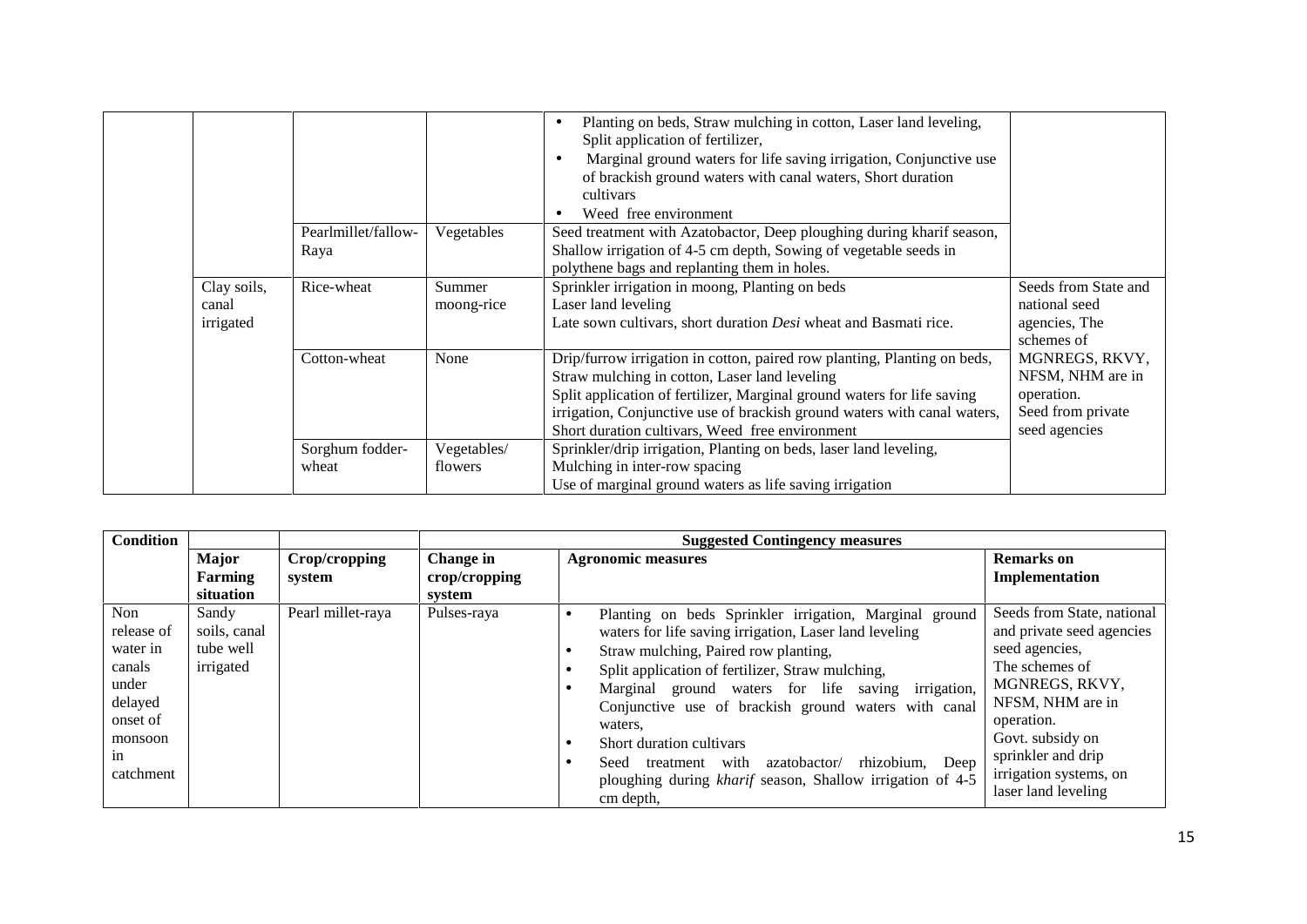| <b>Condition</b> |                                        |                              | <b>Suggested Contingency measures</b>   |                                                                                                                                                                                                                                                                                                                                                                                                                                                                                                                                                                     |                                                               |  |
|------------------|----------------------------------------|------------------------------|-----------------------------------------|---------------------------------------------------------------------------------------------------------------------------------------------------------------------------------------------------------------------------------------------------------------------------------------------------------------------------------------------------------------------------------------------------------------------------------------------------------------------------------------------------------------------------------------------------------------------|---------------------------------------------------------------|--|
|                  | Major<br><b>Farming</b><br>situation   | Crop/cropping<br>system      | Change in<br>crop/cropping<br>system    | <b>Agronomic measures</b>                                                                                                                                                                                                                                                                                                                                                                                                                                                                                                                                           | <b>Remarks</b> on<br>Implementation                           |  |
|                  |                                        |                              |                                         | Weed free environment<br>$\bullet$                                                                                                                                                                                                                                                                                                                                                                                                                                                                                                                                  |                                                               |  |
|                  |                                        | Pearlmillet-<br>chickpea     | Cluster bean-barley                     | $-do-$                                                                                                                                                                                                                                                                                                                                                                                                                                                                                                                                                              |                                                               |  |
|                  |                                        | $Fallow -$<br>raya/barley    | Vegetables-raya                         | $-do-$<br>Sowing of vegetable seeds in polythene bags and replanting them<br>in holes.<br>Drip irrigation in vegetables                                                                                                                                                                                                                                                                                                                                                                                                                                             |                                                               |  |
|                  | Well<br>drained,<br>medium<br>alluvial | Cluster bean-barley          | Cotton-wheat                            | Drip/furrow irrigation in cotton, Sprinkler in wheat, Planting on<br>beds, Laser land leveling, Limited ground water use, prefer life<br>saving irrigation, Conjunctive use of ground water<br>Shallow irrigation of 4-5 cm depth, Weed free environment                                                                                                                                                                                                                                                                                                            |                                                               |  |
|                  | soils, canal<br>irrigated              | Pearlmillet/fallow-<br>wheat | Pearl millet-<br>raya/chickpea          | Paired row planting, Sprinkler irrigation, Planting on beds<br>Straw mulching, Laser land leveling, Split application of<br>fertilize, Straw mulching, Limited ground water use, prefer<br>life saving irrigation, Conjunctive use of brackish ground<br>waters with canal waters, Short duration cultivars, Seed<br>treatment with azatobactor / rhizobium, Deep ploughing<br>during kharif season, Shallow irrigation of 4-5 cm depth<br>Weed free environment. Short duration cultivars of crops<br>Conservation of rain water, mulching, rain water harvesting. |                                                               |  |
|                  |                                        | Pearl millet/fallow-<br>raya | Sugarcane+ moong<br>intercropping       | Drip/furrow irrigation in sugarcane, paired row planting<br>$\bullet$<br>Planting on beds, Straw mulching in sugarcane,<br>Laser land leveling,<br>$\bullet$<br>Split application of fertilizer,<br>$\bullet$<br>Limited ground water use, prefer life saving irrigation,<br>Conjunctive use of brackish ground waters with canal waters,<br>Short duration cultivars<br>Weed free environment.                                                                                                                                                                     |                                                               |  |
|                  |                                        | Cotton-wheat                 | No change                               | $-do-$                                                                                                                                                                                                                                                                                                                                                                                                                                                                                                                                                              |                                                               |  |
|                  | Clay soils,                            | Cotton-wheat                 | No change                               | $-do-$                                                                                                                                                                                                                                                                                                                                                                                                                                                                                                                                                              | Seeds from State, national                                    |  |
|                  | canal<br>irrigated                     | Fallow --raya                | Sugarcane-<br>mungbean<br>intercropping | $-do-$                                                                                                                                                                                                                                                                                                                                                                                                                                                                                                                                                              | and private seed agencies<br>seed agencies,<br>The schemes of |  |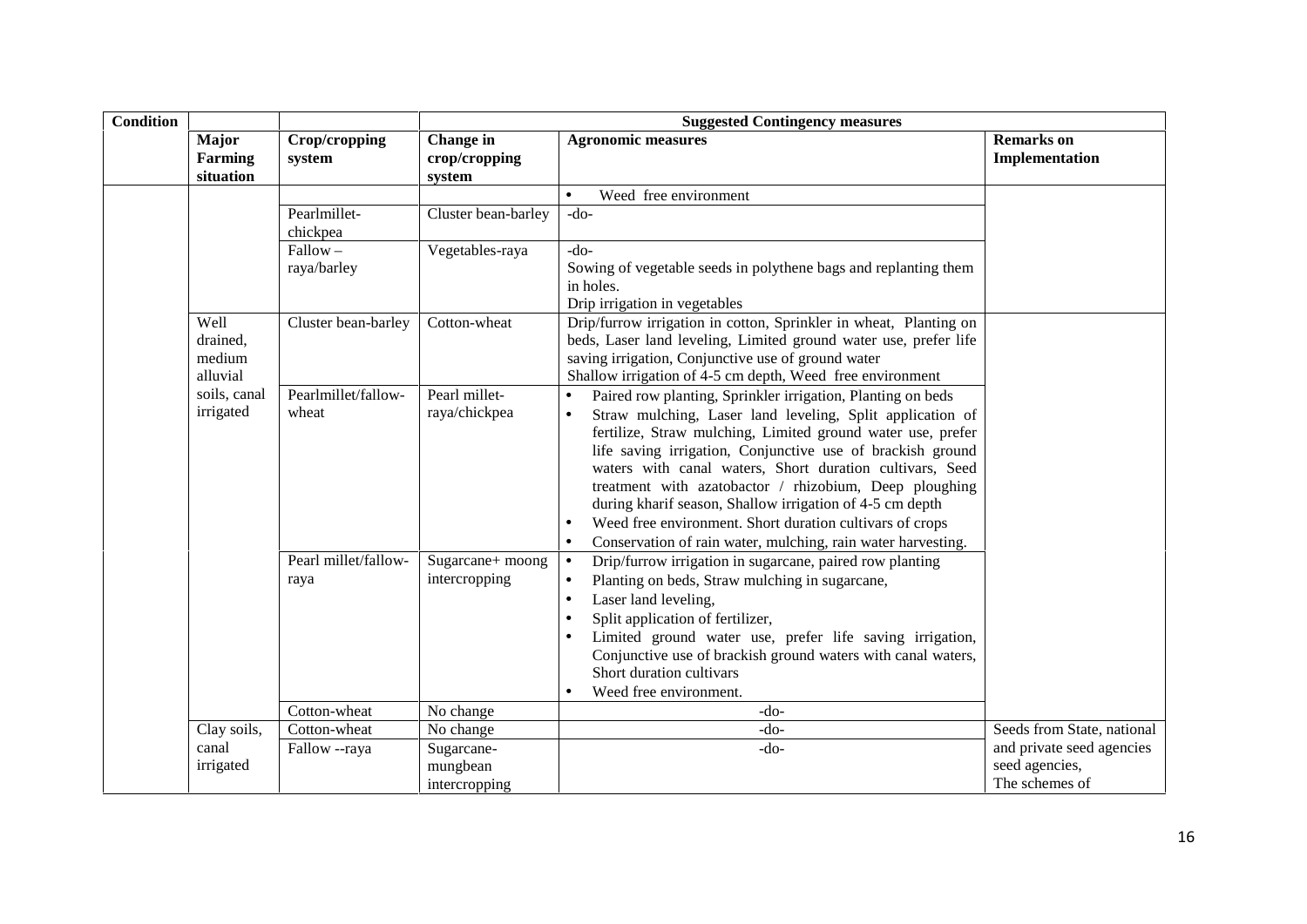| <b>Condition</b> |              |                          |                           | <b>Suggested Contingency measures</b>                                                                                                                                                                                                                                                                                           |                                                                                                       |  |  |
|------------------|--------------|--------------------------|---------------------------|---------------------------------------------------------------------------------------------------------------------------------------------------------------------------------------------------------------------------------------------------------------------------------------------------------------------------------|-------------------------------------------------------------------------------------------------------|--|--|
|                  | <b>Major</b> | Crop/cropping            | Change in                 | <b>Agronomic measures</b>                                                                                                                                                                                                                                                                                                       | <b>Remarks</b> on                                                                                     |  |  |
|                  | Farming      | system                   | $\mathbf{crop/c}$ ropping |                                                                                                                                                                                                                                                                                                                                 | Implementation                                                                                        |  |  |
|                  | situation    |                          | system                    |                                                                                                                                                                                                                                                                                                                                 |                                                                                                       |  |  |
|                  |              | Sorghum fodder-<br>Wheat | Vegetables/<br>flowers    | Sowing of vegetable seeds in polythene bags and replanting<br>them in holes.                                                                                                                                                                                                                                                    | MGNREGS, RKVY,<br>NFSM, NHM are in                                                                    |  |  |
|                  |              |                          |                           | Drip irrigation in vegetables, Planting on beds<br>Straw mulching, Laser land leveling, Split application of<br>fertilizer, Limited ground water use, prefer life saving<br>irrigation<br>Conjunctive use of brackish ground waters with canal waters,<br>Seed treatment with azatobactor / rhizobium<br>Weed free environment. | operation.<br>Govt. subsidy on<br>sprinkler and drip<br>irrigation systems, on<br>laser land leveling |  |  |

| <b>Major Farming</b><br>situation                                                                       | <b>Normal Crop/cropping system</b>    | Change in crop/cropping<br>system                  | <b>Agronomic measure</b>                                                    | <b>Remarks</b> on<br>Implementation                                                                         |
|---------------------------------------------------------------------------------------------------------|---------------------------------------|----------------------------------------------------|-----------------------------------------------------------------------------|-------------------------------------------------------------------------------------------------------------|
| Sandy soils, tube                                                                                       | Pearlmillet-barley                    | Cluster bean-wheat                                 | Adoption of efficient                                                       | Seeds from State,<br>national and private                                                                   |
| Well drained,<br>medium alluvial<br>soils, tube well<br>irrigated<br>Clay soils, tube well<br>irrigated | Rice-wheat                            | Pearlmillet-chickpea                               | drip in wide spaced,<br>seed agencies seed<br>agencies.                     |                                                                                                             |
|                                                                                                         | Cotton-wheat<br>Rice-berseem (fodder) | Pigeonpea-wheat<br>Cotton-wheat                    | horticultural crops<br>Sprinkler irrigation in<br>operation.<br>other crops | The schemes of<br>MGNREGS, RKVY,                                                                            |
|                                                                                                         | Pigeonpea-wheat/barley                | Cluster bean-raya                                  |                                                                             | NFSM, NHM are in<br>Govt. subsidy on<br>sprinkler and drip<br>irrigation systems, on<br>laser land leveling |
|                                                                                                         | Sorghum fodder-wheat                  | Cucurbits-raya                                     |                                                                             |                                                                                                             |
|                                                                                                         | well irrigated                        | Pearlmillet-chickpea<br>Pearl millet-raya/chickpea | Fallow-raya (mustard)<br>Planting on beds                                   | <b>Suggested Contingency measures</b><br>methods of irrigation viz.,<br>vegetables and                      |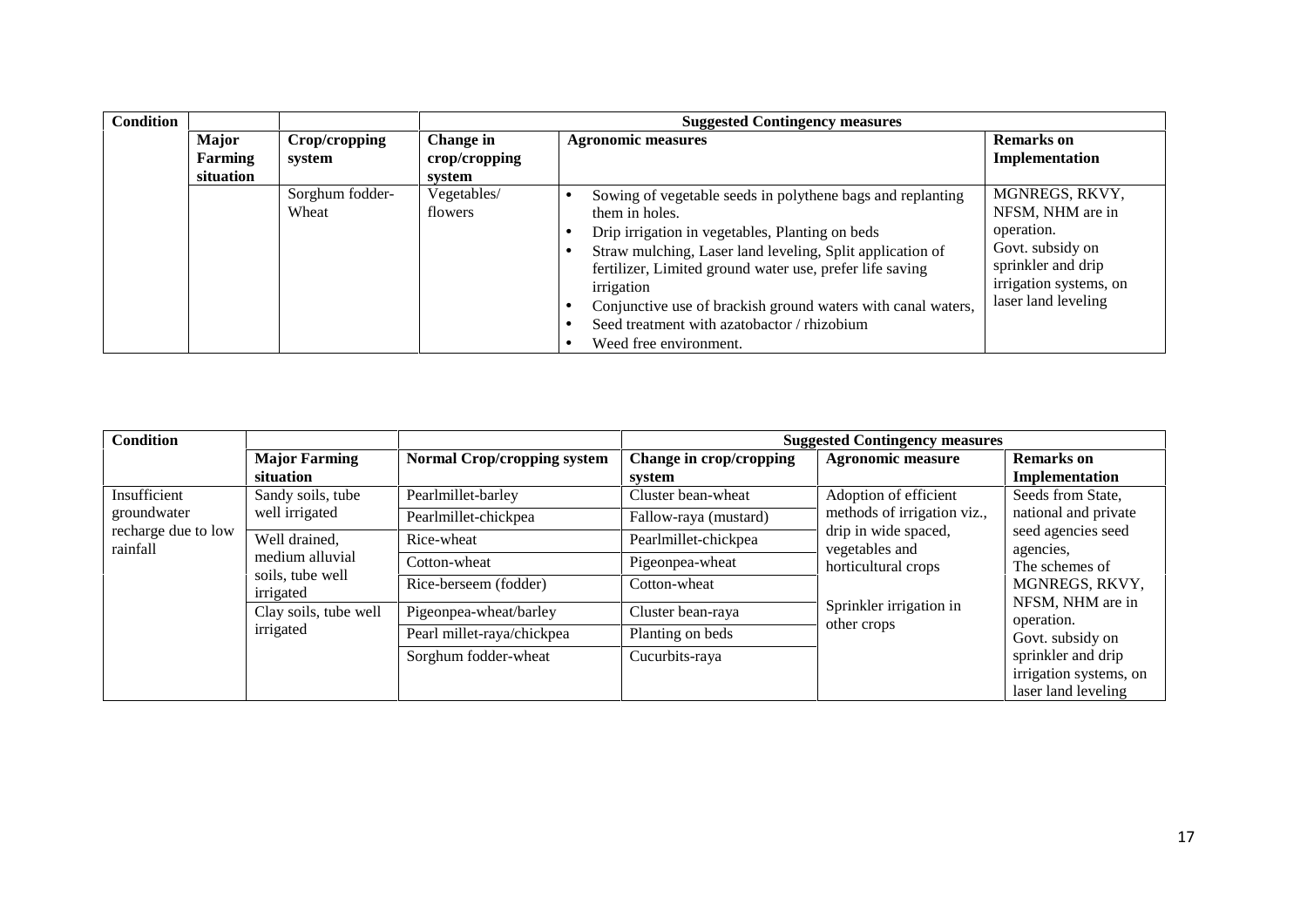## **2.2 Unusual rains (untimely, unseasonal etc)**

| <b>Condition</b>                                                     | <b>Suggested contingency measure</b>                                                                                                                                                                       |                                                                                                                                                                                                                                                                                                                                      |                                                                              |                                                                                                                                                                                                                                                                         |  |  |
|----------------------------------------------------------------------|------------------------------------------------------------------------------------------------------------------------------------------------------------------------------------------------------------|--------------------------------------------------------------------------------------------------------------------------------------------------------------------------------------------------------------------------------------------------------------------------------------------------------------------------------------|------------------------------------------------------------------------------|-------------------------------------------------------------------------------------------------------------------------------------------------------------------------------------------------------------------------------------------------------------------------|--|--|
| Continuous high rainfall in a short span<br>leading to water logging | <b>Vegetative stage</b>                                                                                                                                                                                    | <b>Flowering stage</b>                                                                                                                                                                                                                                                                                                               | Crop maturity stage                                                          | Post harvest                                                                                                                                                                                                                                                            |  |  |
| Rice                                                                 | Drainage, if depth of standing<br>water is $>$ 5-6 cm                                                                                                                                                      | Drainage                                                                                                                                                                                                                                                                                                                             | Drainage                                                                     | Shifting the produce to<br>dry place                                                                                                                                                                                                                                    |  |  |
| Cotton                                                               | Drainage                                                                                                                                                                                                   | $-do-$                                                                                                                                                                                                                                                                                                                               | $-do-$                                                                       | $-do-$                                                                                                                                                                                                                                                                  |  |  |
| Pearlmillet                                                          | $-do-$                                                                                                                                                                                                     | $-do-$                                                                                                                                                                                                                                                                                                                               | $-do-$                                                                       | $-do-$                                                                                                                                                                                                                                                                  |  |  |
| Sorghum (fodder)                                                     | $-do-$                                                                                                                                                                                                     | $-do-$                                                                                                                                                                                                                                                                                                                               | $-do-$                                                                       | $-do-$                                                                                                                                                                                                                                                                  |  |  |
| Horticulture                                                         |                                                                                                                                                                                                            |                                                                                                                                                                                                                                                                                                                                      |                                                                              |                                                                                                                                                                                                                                                                         |  |  |
| All crops                                                            | 1. No adverse effect<br>Removal of unwanted<br>2.<br>sprouts<br>Spray insecticides<br>3.<br>$\&$<br>pesticides to control the<br>insect pest &<br>and<br>diseases.<br>4. Drain out water if heavy<br>rains | 1. Drain out the excess water<br>to avoid flower and fruit<br>drop<br>2. To control the fruit drop<br>apply foliar application of<br>and<br>nutrients<br>growth<br>regulators<br>3. Apply<br>insecticide<br>&<br>pesticides to control<br>the<br>insect & pest and diseases<br>4. Plough the field to increase<br>the root aeration. | Harvest the fruit crops  1.<br>timely and send to the<br>market immediately. | Apply fungicide to<br>avoid post harvest<br>diseases.<br>Proper covering of<br>the produce.<br>Proper grading and<br>cleaning of<br>fruits<br>immediately<br>after<br>harvest.<br>Use the damaged<br>fruits for processing<br>Use<br>water<br>proof<br>I5.<br>packaging |  |  |
| Heavy rainfall with high speed winds in a<br>short span              |                                                                                                                                                                                                            |                                                                                                                                                                                                                                                                                                                                      |                                                                              |                                                                                                                                                                                                                                                                         |  |  |
| Rice                                                                 | Drainage, if stagnant water                                                                                                                                                                                | Drainage                                                                                                                                                                                                                                                                                                                             | Drainage                                                                     | Shifting to dry place                                                                                                                                                                                                                                                   |  |  |
| Cotton                                                               | $-do-$                                                                                                                                                                                                     | $-do-$                                                                                                                                                                                                                                                                                                                               | $-do-$                                                                       | $-do-$                                                                                                                                                                                                                                                                  |  |  |
| Pearlmillet                                                          | $-do-$                                                                                                                                                                                                     | $-do-$                                                                                                                                                                                                                                                                                                                               | $-do-$                                                                       | $-do-$                                                                                                                                                                                                                                                                  |  |  |
| Sorghum (fodder)                                                     | $-do-$                                                                                                                                                                                                     | $-do-$                                                                                                                                                                                                                                                                                                                               | $-do-$                                                                       | $-do-$                                                                                                                                                                                                                                                                  |  |  |
| Horticulture                                                         |                                                                                                                                                                                                            |                                                                                                                                                                                                                                                                                                                                      |                                                                              |                                                                                                                                                                                                                                                                         |  |  |
| All crops                                                            | No adverse effect<br>$\bullet$<br>Removal of unwanted<br>sprouts<br>Spray insecticides<br>&<br>$\bullet$<br>pesticides to control the                                                                      | Drain out the excess water<br>$\bullet$<br>to avoid flower and fruit<br>drop<br>To control the fruit drop<br>apply foliar application of                                                                                                                                                                                             | Harvest the fruits and<br>send<br>the<br>market<br>to<br>immediately.        | Apply fungicide to<br>avoid post harvest<br>diseases.<br>Proper covering of<br>the produce.                                                                                                                                                                             |  |  |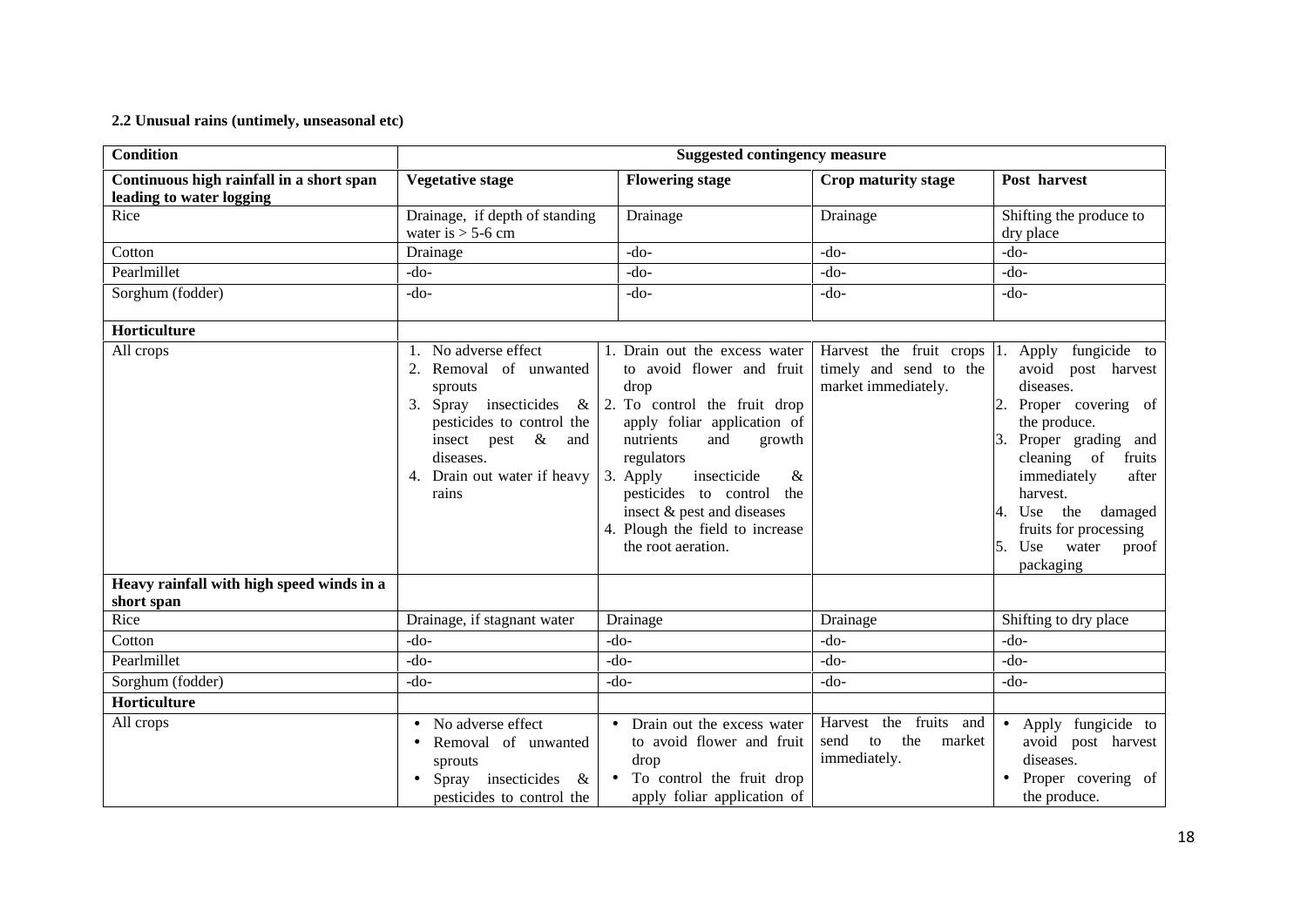| Outbreak of pests and diseases due to | insect & pest<br>Drain out water if heavy<br>$\bullet$<br>rains                                                                                                                                                                                                                                            | and<br>nutrients<br>growth<br>regulators<br>insecticide<br>$\bullet$ Apply<br>$\&$<br>pesticides to control the<br>insect & pest and diseases<br>• Plough the field to increase<br>the root aeration. | • Proper grading and<br>cleaning of fruits<br>immediately<br>after<br>harvest.<br>Use the damaged<br>٠<br>fruits for processing<br>• Use water<br>proof<br>packaging |
|---------------------------------------|------------------------------------------------------------------------------------------------------------------------------------------------------------------------------------------------------------------------------------------------------------------------------------------------------------|-------------------------------------------------------------------------------------------------------------------------------------------------------------------------------------------------------|----------------------------------------------------------------------------------------------------------------------------------------------------------------------|
| unseasonal rains                      |                                                                                                                                                                                                                                                                                                            |                                                                                                                                                                                                       |                                                                                                                                                                      |
| Wheat                                 | Spray 600-800 g mancozeb<br>200 lt. of water/acre at the<br>appearance of disease and<br>repeat after 15-20 days<br>For powdery mildew control<br>spray 600-800 gm wettable<br>sulphur/200 lit. of water/acre<br>For powdery mildew control<br>spray 600-800 gm wettable<br>sulphur/200 lit. of water/acre |                                                                                                                                                                                                       |                                                                                                                                                                      |
| Bajra                                 | In endemic areas seed<br>treatments with metalaxyl @<br>2.5 g a.i./kg seed should be<br>done. Subsequently,<br>if<br>diseases is noticed spray<br>metalaxyl at least once in 25<br>days $@$ 5g/L.                                                                                                          |                                                                                                                                                                                                       |                                                                                                                                                                      |
| <b>Indian Mustard</b><br>Cotton       | White rust and Alternaria<br>leaf blight increase, stem rot<br>increases due to rain and<br>cold weather<br>Spray Mancozeb 2 g/L.<br>Repeat sprays 3-4 times, if<br>required, an interval of 15<br>days to control white rust<br>and alternaria leaf blight.<br>Bacterial<br>leaf<br>blight                | To control stem rot spray 0.2%<br>Carbendazim.                                                                                                                                                        |                                                                                                                                                                      |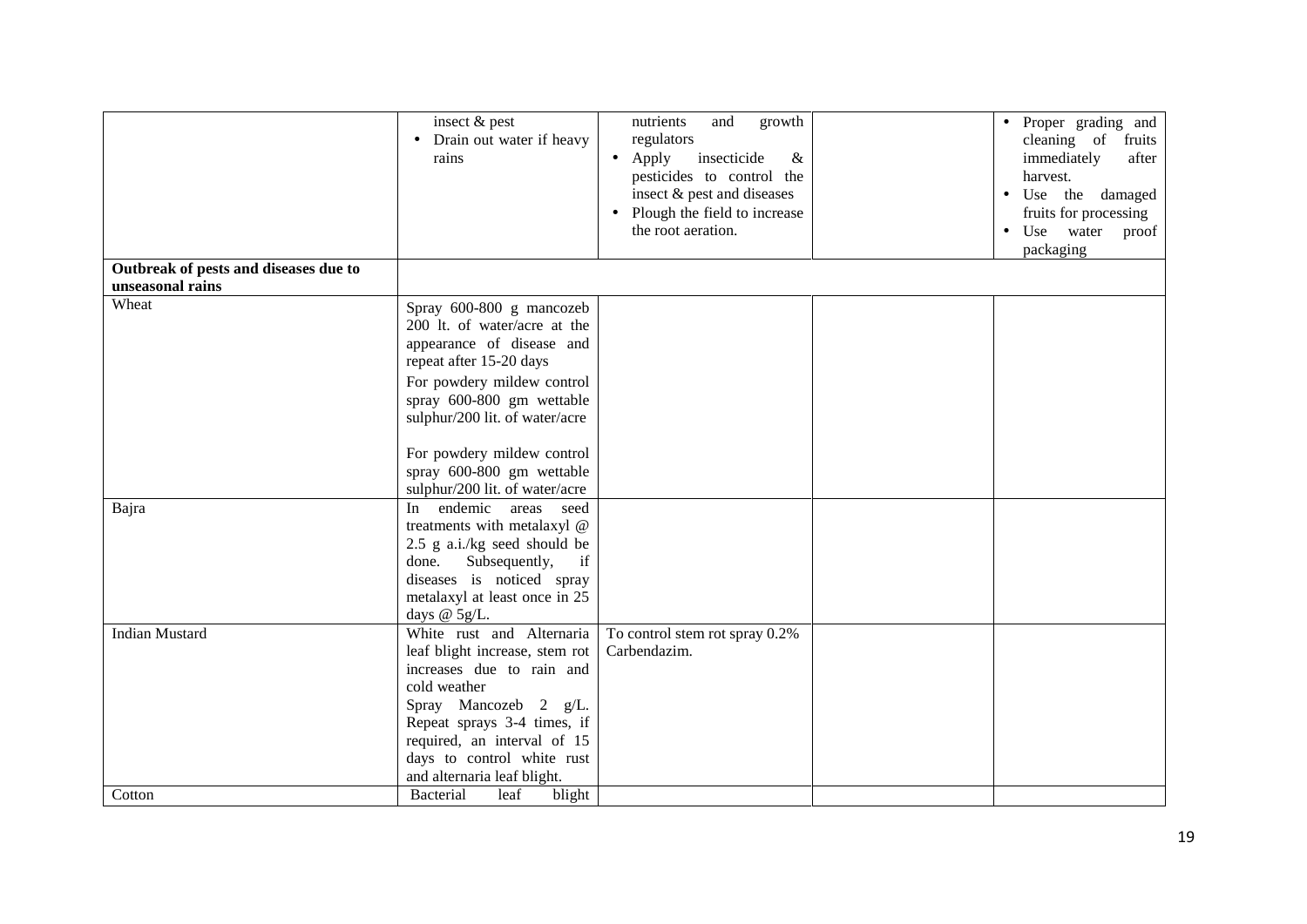|                     | increases due to rainfall from<br>traces to moderate intensity<br>whereas cotton leaf curl<br>virus decreases, soak 5 -6 kg<br>delinted and linted cotton<br>seed in 10 lt. of water<br>suspension containing 5 g<br>Emisan $+$ 1<br>gm<br>Streptocycline sulphate for 2<br>hrs. and 6-8 hrs respectively |  |
|---------------------|-----------------------------------------------------------------------------------------------------------------------------------------------------------------------------------------------------------------------------------------------------------------------------------------------------------|--|
| <b>Horticulture</b> | before sowing                                                                                                                                                                                                                                                                                             |  |
| Potato              | Early blight of potato<br>increases with rainfall. Spray<br>mancozeb @ 0.25% 4-5<br>times at an interval of 15<br>days                                                                                                                                                                                    |  |

## **2.3 Floods**

| Condition                                             | <b>Suggested contingency measure</b> |                                                                                                                                      |                           |                                      |  |
|-------------------------------------------------------|--------------------------------------|--------------------------------------------------------------------------------------------------------------------------------------|---------------------------|--------------------------------------|--|
| Transient water logging/ partial inundation           | Seedling / nursery stage             | <b>Vegetative stage</b>                                                                                                              | <b>Reproductive stage</b> | At harvest                           |  |
| Rice                                                  | Surface drainage                     | Drainage                                                                                                                             | Drainage                  | Shifting the produce to dry          |  |
|                                                       |                                      |                                                                                                                                      |                           | place                                |  |
| Cotton                                                | $-do-$                               | $-do-$                                                                                                                               | $-do-$                    | $-do-$                               |  |
| Pearlmillet                                           | -do-                                 | -do-                                                                                                                                 | -do-                      | $-do-$                               |  |
| Sorghum                                               | $-do-$                               | -do-                                                                                                                                 | -do-                      | $-do-$                               |  |
| Horticulture                                          |                                      |                                                                                                                                      |                           |                                      |  |
| All crops                                             | Drain out the flood water            | Spray of nutrients/supplementation<br>Prefer plantation of water logging resistant crop like Jamun.<br>Mound planting of fruit trees |                           |                                      |  |
| <b>Continuous submergence</b><br>for more than 2 days |                                      |                                                                                                                                      |                           |                                      |  |
| Rice                                                  | Surface drainage                     | Drainage                                                                                                                             | Drainage                  | Shifting the produce to dry<br>place |  |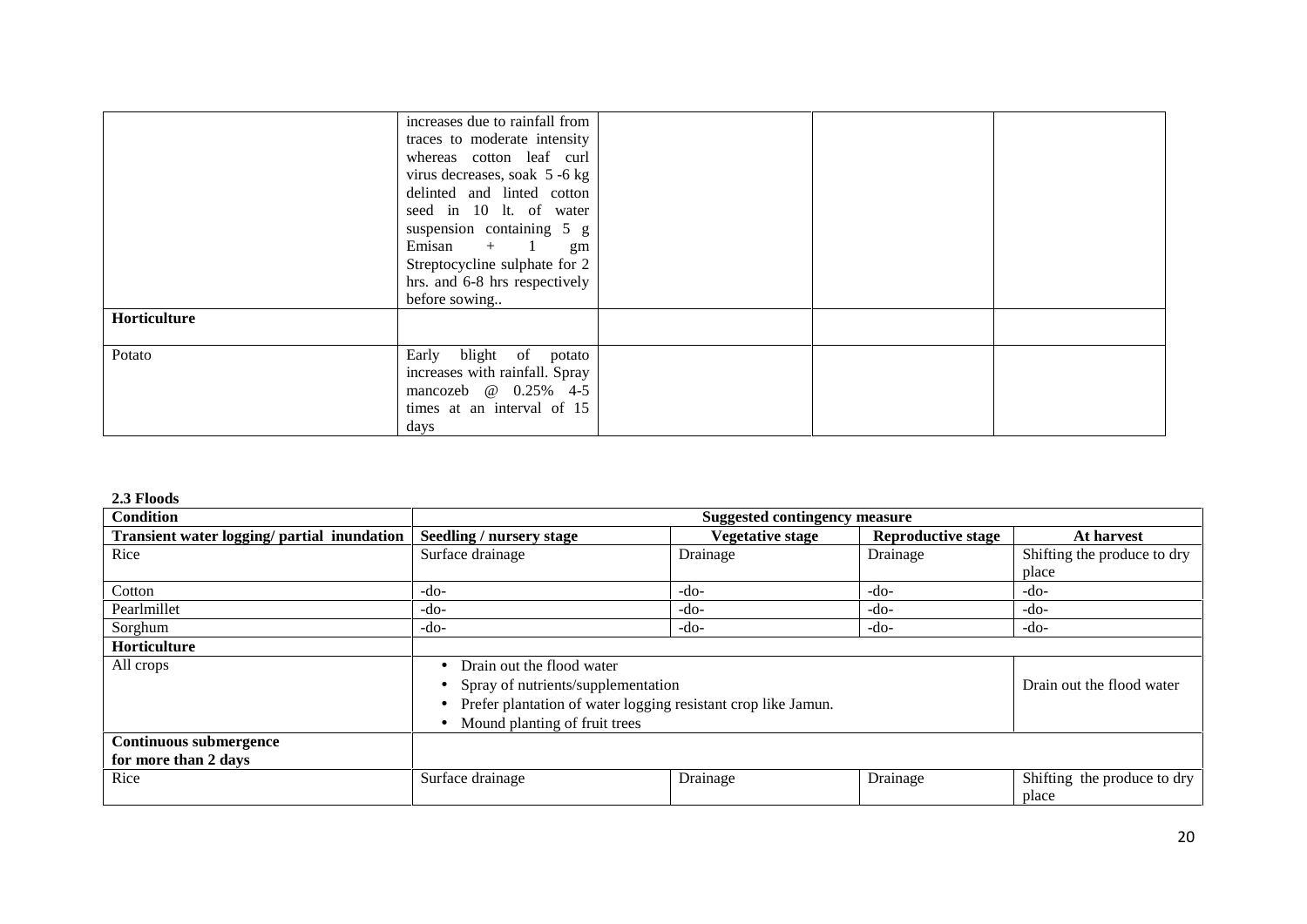| Cotton               | -do-                                                                                                                           | $-do-$ | -do- | -do-   |  |
|----------------------|--------------------------------------------------------------------------------------------------------------------------------|--------|------|--------|--|
| Pearlmillet          | -do-                                                                                                                           | -do-   | -do- | $-do-$ |  |
| Sorghum              | -do-                                                                                                                           | -do-   | -do- | $-do-$ |  |
| Horticulture         |                                                                                                                                |        |      |        |  |
| All crops            | Drain out the flood water<br>$\bullet$                                                                                         |        |      |        |  |
|                      | Drain out the flood water<br>Spray of nutrients/supplementation Prefer plantation of water logging resistant crop<br>$\bullet$ |        |      |        |  |
|                      | like Jamun.                                                                                                                    |        |      |        |  |
|                      | Mound planting of fruit trees<br>$\bullet$                                                                                     |        |      |        |  |
| Sea water inundation | NA                                                                                                                             |        |      |        |  |

# **2.4 Extreme events: Heat wave / Cold wave/Frost/ Hailstorm /Cyclone**

| <b>Extreme</b>   | <b>Suggested contingency measure</b>          |                                               |                                           |            |  |  |
|------------------|-----------------------------------------------|-----------------------------------------------|-------------------------------------------|------------|--|--|
| event type       | Seedling / nursery stage                      | <b>Vegetative stage</b>                       | <b>Reproductive stage</b>                 | At harvest |  |  |
| <b>Heat Wave</b> |                                               |                                               |                                           |            |  |  |
| Rice             | Micro-irrigation, avoid irrigation during hot | Micro-irrigation, avoid irrigation during hot |                                           |            |  |  |
|                  | hours with poor quality waters                | hours with poor quality waters                |                                           |            |  |  |
| Cotton           | Micro-drip irrigation                         | Irrigation to depth of 5-10 cm                | Irrigation to depth of 5-10 cm            |            |  |  |
| Pearlmillet      | Micro-sprinkler irrigation, avoid irrigation  | Micro-sprinkler irrigation, avoid irrigation  | Micro-irrigation, avoid irrigation during |            |  |  |
|                  | during hot hours with poor quality waters     | during hot hours with poor quality waters     | hot hours with poor quality waters        |            |  |  |
| Sorghum          | -do-                                          | $-do-$                                        | $-do-$                                    |            |  |  |
| Clusterbean      | $-do-$                                        | $-do-$                                        | $-do-$                                    |            |  |  |
| Pigeonpea        | -do-                                          | $-do-$                                        | $-do-$                                    |            |  |  |
| Horticulture     |                                               |                                               |                                           |            |  |  |
| All crops        | Micro-irrigation, avoid irrigation during hot | Micro irrigation, avoid irrigation during hot | Micro irrigation, avoid irrigation during |            |  |  |
|                  | hours with poor quality waters                | hours with poor quality waters                | hot hours with poor quality waters        |            |  |  |
|                  |                                               |                                               |                                           |            |  |  |
| Cold wave        |                                               |                                               |                                           |            |  |  |
| Wheat            | Irrigation, balanced fertilizer application,  | Irrigation, fertilizer application            | Irrigation, fertilizer application        |            |  |  |
|                  | Foliar spray of nutrients                     |                                               |                                           |            |  |  |
| Raya             | -do-                                          | $-do-$                                        | $-do-$                                    |            |  |  |
| Chickpea         | $-do-$                                        | $-do-$                                        | $-do-$                                    |            |  |  |
| Barley           | -do-                                          | $-do-$                                        | $-do-$                                    |            |  |  |
| Fodder           | -do-                                          | $-do-$                                        | $-do-$                                    |            |  |  |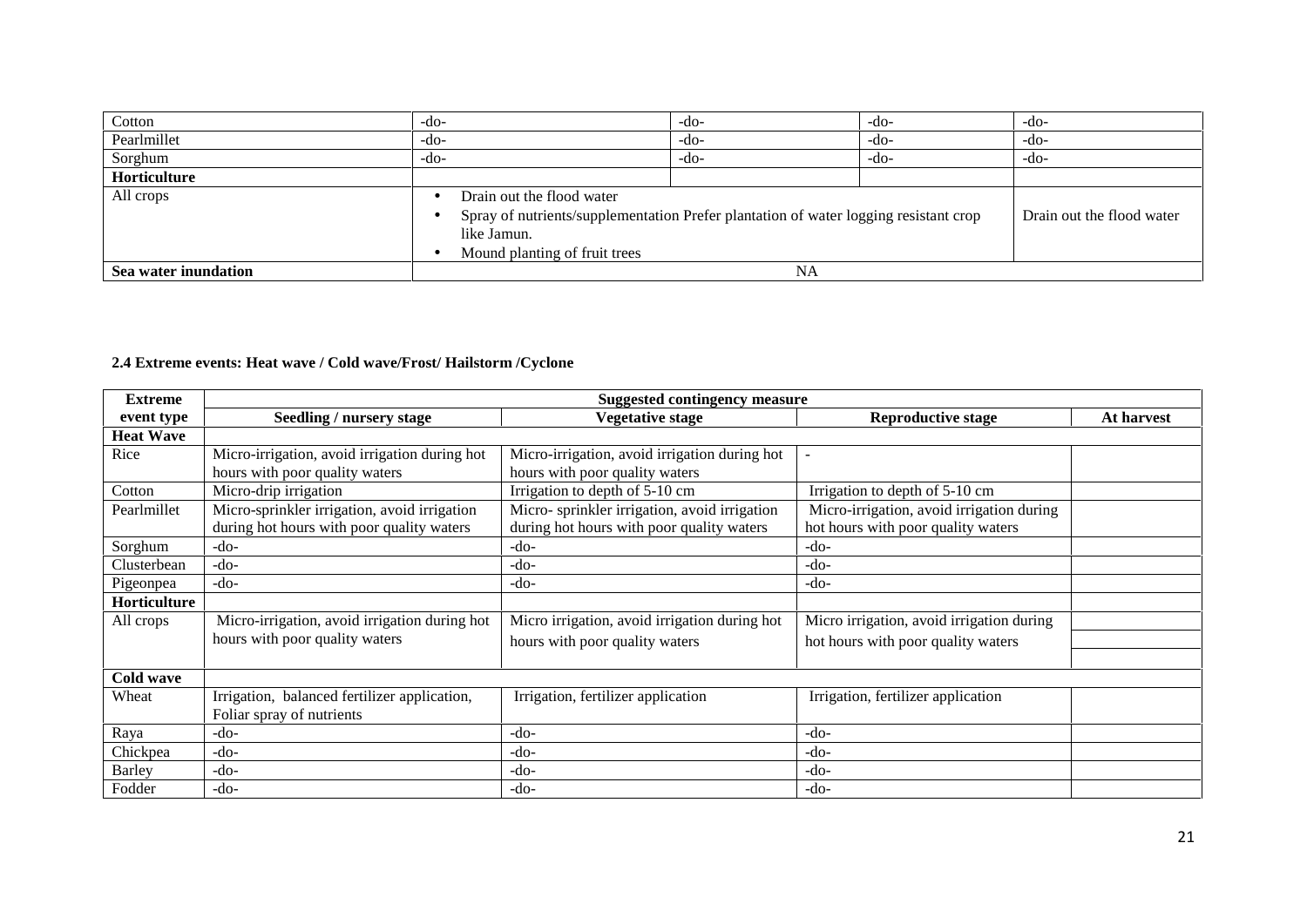| <b>Extreme</b> | <b>Suggested contingency measure</b>                                                                                                                                                                                            |                                       |                                  |                          |  |  |
|----------------|---------------------------------------------------------------------------------------------------------------------------------------------------------------------------------------------------------------------------------|---------------------------------------|----------------------------------|--------------------------|--|--|
| event type     | <b>Seedling / nursery stage</b>                                                                                                                                                                                                 | <b>Vegetative stage</b>               | <b>Reproductive stage</b>        | At harvest               |  |  |
| Horticulture   |                                                                                                                                                                                                                                 |                                       |                                  |                          |  |  |
| All crops      | Apply frequent irrigation, shelterbelt and<br>windbreaks                                                                                                                                                                        | Apply frequent irrigation, windbreaks | Apply frequent irrigation        | $\overline{\phantom{a}}$ |  |  |
| Frost          |                                                                                                                                                                                                                                 |                                       |                                  |                          |  |  |
| Wheat          | No adverse effect                                                                                                                                                                                                               |                                       |                                  |                          |  |  |
| Raya           | Irrigate the crop                                                                                                                                                                                                               | Irrigate the crop                     | Irrigate the crop                |                          |  |  |
|                | Create smoke during late evening                                                                                                                                                                                                | Create smoke during late evening      | Create smoke during late evening |                          |  |  |
| Chickpea       | $-do-$                                                                                                                                                                                                                          | $-do-$                                | $-do-$                           |                          |  |  |
| <b>Barley</b>  | $-do-$                                                                                                                                                                                                                          | $-do-$                                | $-do-$                           |                          |  |  |
| Fodder         | $-do-$                                                                                                                                                                                                                          | $-do-$                                | $-do-$                           |                          |  |  |
| Horticulture   |                                                                                                                                                                                                                                 |                                       |                                  |                          |  |  |
| All crops      | • Apply light irrigation frequently<br>• Creating smoke in the orchard during late evening.<br>• Thatching of young plants during severe cold months.<br>• Use of sprinkler irrigation.<br>• Use of mulching under plant canopy |                                       |                                  |                          |  |  |
| Hailstorm      |                                                                                                                                                                                                                                 |                                       |                                  |                          |  |  |
| Crop1          |                                                                                                                                                                                                                                 |                                       |                                  |                          |  |  |
| Horticulture   | • Plantation of wind breaks<br>• Use of hailstorm nets<br>• Supplementation of nutrients to the trees                                                                                                                           |                                       |                                  |                          |  |  |
| Cyclone        |                                                                                                                                                                                                                                 |                                       |                                  |                          |  |  |
| Crop1          | $\blacksquare$                                                                                                                                                                                                                  |                                       |                                  |                          |  |  |
| Horticulture   |                                                                                                                                                                                                                                 |                                       |                                  |                          |  |  |
| All crops      | Seedling covers should be used                                                                                                                                                                                                  |                                       |                                  |                          |  |  |

#### **2.5 Contingent strategies for Livestock, Poultry & Fisheries**

#### **2.5.1 Livestock**

|                 | Suggested contingency measures                 |                                          |                                      |
|-----------------|------------------------------------------------|------------------------------------------|--------------------------------------|
|                 | <b>Before the event</b>                        | During the event                         | After the event                      |
| <b>Drought</b>  |                                                |                                          |                                      |
| Feed and fodder | Sufficient care must be taken to sensitize the | The best option is to open fodder depots | Immediate efforts are needed to grow |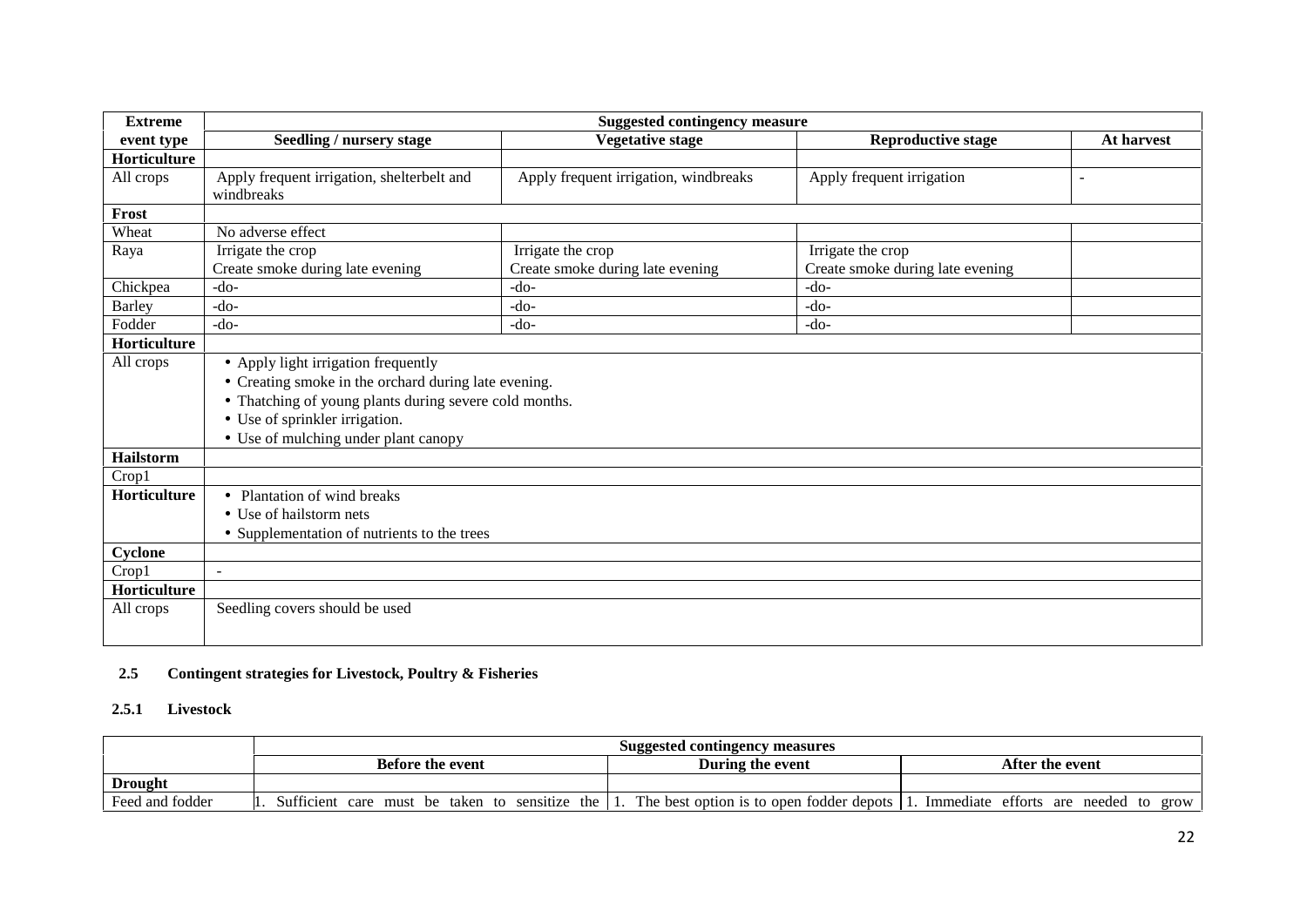|                |                                                                                                                                                                                                                                                                                                                                                                                                                                                                                                                                                                                                                                                                                                                                                                                                                                                                                                                                                                                                                                                                                                                                                                                                                                                                                                                                                                                                                                       | <b>Suggested contingency measures</b>                                                                                                                                                                                                                                                                                                                                                                                                                                                                                                                                                                                                                                                                                                                                                                                                                                                                                                                                                                                                                  |                                                                                                                                                                                                                                                   |  |
|----------------|---------------------------------------------------------------------------------------------------------------------------------------------------------------------------------------------------------------------------------------------------------------------------------------------------------------------------------------------------------------------------------------------------------------------------------------------------------------------------------------------------------------------------------------------------------------------------------------------------------------------------------------------------------------------------------------------------------------------------------------------------------------------------------------------------------------------------------------------------------------------------------------------------------------------------------------------------------------------------------------------------------------------------------------------------------------------------------------------------------------------------------------------------------------------------------------------------------------------------------------------------------------------------------------------------------------------------------------------------------------------------------------------------------------------------------------|--------------------------------------------------------------------------------------------------------------------------------------------------------------------------------------------------------------------------------------------------------------------------------------------------------------------------------------------------------------------------------------------------------------------------------------------------------------------------------------------------------------------------------------------------------------------------------------------------------------------------------------------------------------------------------------------------------------------------------------------------------------------------------------------------------------------------------------------------------------------------------------------------------------------------------------------------------------------------------------------------------------------------------------------------------|---------------------------------------------------------------------------------------------------------------------------------------------------------------------------------------------------------------------------------------------------|--|
|                | Before the event                                                                                                                                                                                                                                                                                                                                                                                                                                                                                                                                                                                                                                                                                                                                                                                                                                                                                                                                                                                                                                                                                                                                                                                                                                                                                                                                                                                                                      | During the event                                                                                                                                                                                                                                                                                                                                                                                                                                                                                                                                                                                                                                                                                                                                                                                                                                                                                                                                                                                                                                       | After the event                                                                                                                                                                                                                                   |  |
| availability   | farmers to protect their feed and fodder much ahead<br>of onset of monsoon. The sources for procurement<br>of feed / rice bran (Kunda) within the district and<br>nearest locations should be identified, and the<br>suppliers kept informed about the emergency<br>situation, which might require action at their level<br>for production and supply to the identified areas<br>within the shortest possible time.<br>Complete feed blocks should be prepared and<br>stored in the feed banks for scarcity periods.<br>The livestock holders of small ruminants should be<br>educated/ informed to collect sufficient amount of $\vert 3$ .<br>green leaves from edible plants for use during the<br>period of submergence at the earliest, after receipt<br>of fore warning. The district authorities of Animal<br>Husbandry Department should chalk out $a \mid 4$ .<br>complete programme to cater the feed & fodder<br>needs of livestock.<br>4. Increase the sown area under fodder crops<br>5. Looking to scarcity of crop residues, burning of $\vert$ 5.<br>paddy straw and stubbles should not be allowed in<br>Haryana. This can be properly harvested, baled,<br>densified and fortified using 4% urea with molasses<br>and transported to areas of fodder scarcity.<br>Standardized machinery for harvesting, bailing,<br>densification and fortification is available with<br>Punjab Agro Federation and in the market. | for milch animals as farmers will never<br>deposit them in cattle camps and<br>establish cattle camps for dry and stray<br>animals. These camps should be<br>established along assured source of<br>water or canals for drinking and growing<br>fodder.<br>2.<br>Facilities<br>like<br>densified<br>storing<br>transported from other<br>roughages<br>districts should also be established<br>adjacent to these camps.<br>Complete feed blocks stored in the feed<br>banks should be provided to productive,<br>lactating and pregnant animals during<br>scarcity periods<br>Since stall feeding adversely affects the<br>breeding efficiency in case of sheep,<br>therefore, sheep should always be<br>resorted to natural grazing.<br>Special care is required for productive,<br>lactating and pregnant animals. These<br>animals must be supplemented with<br>additional concentrates and fodders.<br>6. Most of animals will be retained by the<br>farmers and arrangements for fodder,<br>feed and drinking water should be made<br>accordingly. | short duration fodder crops like oats,<br>barley, kasni and lucern etc. in the canal<br>command areas.<br>2.<br>Farmers might have to be compensated<br>for abandoning food or commercial cash<br>crop to meet contingent fodder<br>requirements. |  |
| Drinking water | Prior to the onset of summer all the water ponds/lakes<br>in the villages/cities should be filled up with canal<br>water/tube wells.                                                                                                                                                                                                                                                                                                                                                                                                                                                                                                                                                                                                                                                                                                                                                                                                                                                                                                                                                                                                                                                                                                                                                                                                                                                                                                  | 1. All the affected livestock should have an<br>access to clean drinking water.<br>Arrangements are required to be made in<br>this regard with the help of concerned<br>Government<br>functionaries<br>of<br>the<br>districts.<br>2. Resorting to alternate day watering to<br>camel, sheep and goats. Experimental<br>evidences show that even watering twice                                                                                                                                                                                                                                                                                                                                                                                                                                                                                                                                                                                                                                                                                         | Normal supply of water should be restored.                                                                                                                                                                                                        |  |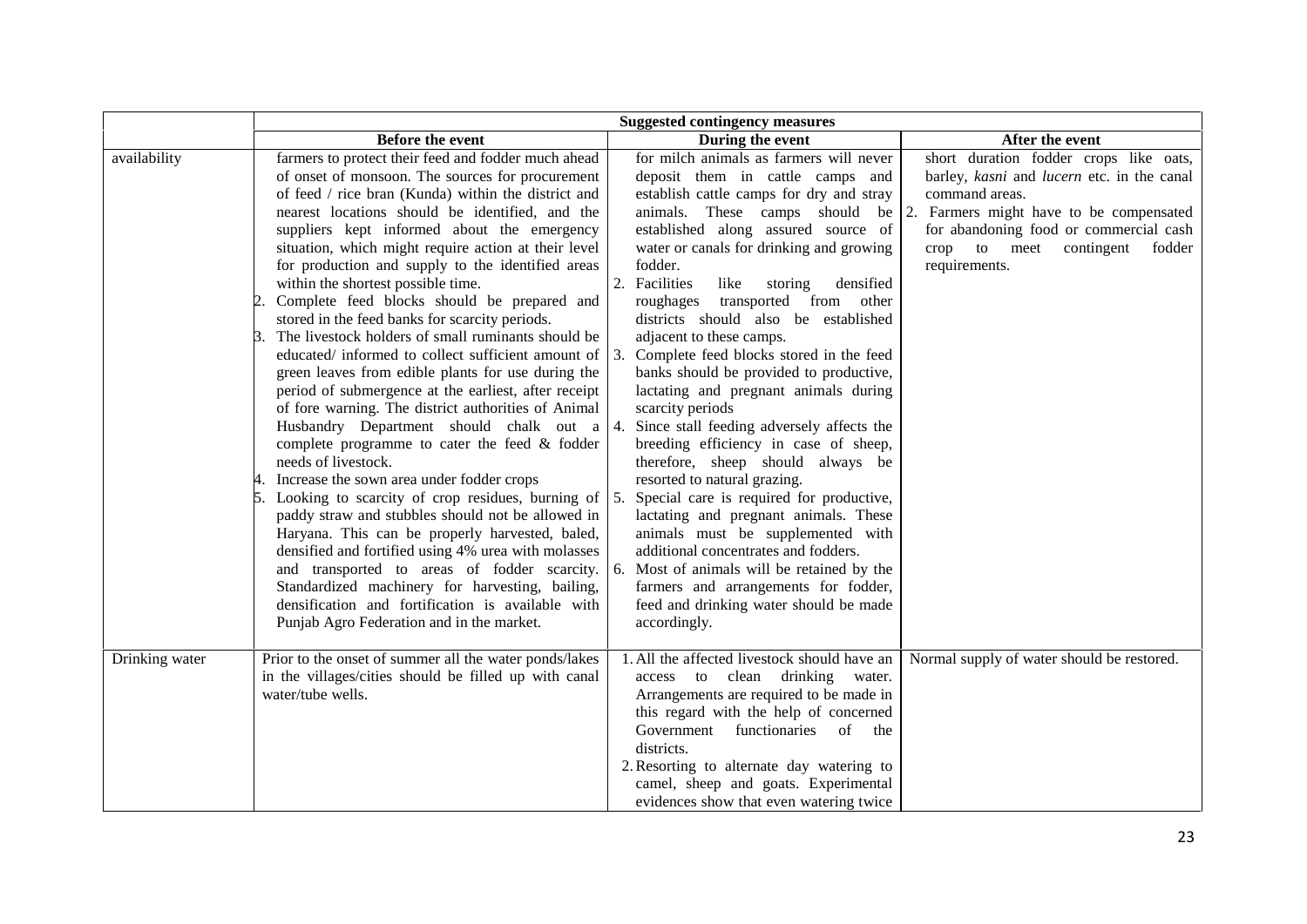| Before the event<br>Constitution of task force at district and sub division<br>level which will formulate guidelines for action                                                                                                                                                                                                                                                                                                                                                                                                                                                                                                                                                                                                                                                                                                                                                                                                                                                                                                                                                                                                                                                                                                    | During the event<br>a week did not have much adverse effect<br>on body weight of the sheep.<br>3. Avoiding long distance grazing, as tired<br>animals need more and frequent<br>watering and feeding.<br>Disbursement of supplements, treatment of                                                                                                                                                                                                                                                                                                                                                                                                                                                                                                                                                                                                                                                                                                                         | After the event                                                                                                                                                                                                                                                                                                                                                                                     |
|------------------------------------------------------------------------------------------------------------------------------------------------------------------------------------------------------------------------------------------------------------------------------------------------------------------------------------------------------------------------------------------------------------------------------------------------------------------------------------------------------------------------------------------------------------------------------------------------------------------------------------------------------------------------------------------------------------------------------------------------------------------------------------------------------------------------------------------------------------------------------------------------------------------------------------------------------------------------------------------------------------------------------------------------------------------------------------------------------------------------------------------------------------------------------------------------------------------------------------|----------------------------------------------------------------------------------------------------------------------------------------------------------------------------------------------------------------------------------------------------------------------------------------------------------------------------------------------------------------------------------------------------------------------------------------------------------------------------------------------------------------------------------------------------------------------------------------------------------------------------------------------------------------------------------------------------------------------------------------------------------------------------------------------------------------------------------------------------------------------------------------------------------------------------------------------------------------------------|-----------------------------------------------------------------------------------------------------------------------------------------------------------------------------------------------------------------------------------------------------------------------------------------------------------------------------------------------------------------------------------------------------|
|                                                                                                                                                                                                                                                                                                                                                                                                                                                                                                                                                                                                                                                                                                                                                                                                                                                                                                                                                                                                                                                                                                                                                                                                                                    |                                                                                                                                                                                                                                                                                                                                                                                                                                                                                                                                                                                                                                                                                                                                                                                                                                                                                                                                                                            |                                                                                                                                                                                                                                                                                                                                                                                                     |
|                                                                                                                                                                                                                                                                                                                                                                                                                                                                                                                                                                                                                                                                                                                                                                                                                                                                                                                                                                                                                                                                                                                                                                                                                                    |                                                                                                                                                                                                                                                                                                                                                                                                                                                                                                                                                                                                                                                                                                                                                                                                                                                                                                                                                                            |                                                                                                                                                                                                                                                                                                                                                                                                     |
|                                                                                                                                                                                                                                                                                                                                                                                                                                                                                                                                                                                                                                                                                                                                                                                                                                                                                                                                                                                                                                                                                                                                                                                                                                    |                                                                                                                                                                                                                                                                                                                                                                                                                                                                                                                                                                                                                                                                                                                                                                                                                                                                                                                                                                            |                                                                                                                                                                                                                                                                                                                                                                                                     |
| Procurement of mineral and feed supplements, life<br>saving drugs, electrolytes, vaccines etc.                                                                                                                                                                                                                                                                                                                                                                                                                                                                                                                                                                                                                                                                                                                                                                                                                                                                                                                                                                                                                                                                                                                                     | affected animals in camps, proper disposal<br>dead animals, deworming and<br>of<br>vaccinations.                                                                                                                                                                                                                                                                                                                                                                                                                                                                                                                                                                                                                                                                                                                                                                                                                                                                           | Rehabilitation of affected animals, provision<br>of veterinary aid and follow up, provide<br>supplements etc to make up losses for<br>deficiencies.                                                                                                                                                                                                                                                 |
|                                                                                                                                                                                                                                                                                                                                                                                                                                                                                                                                                                                                                                                                                                                                                                                                                                                                                                                                                                                                                                                                                                                                                                                                                                    |                                                                                                                                                                                                                                                                                                                                                                                                                                                                                                                                                                                                                                                                                                                                                                                                                                                                                                                                                                            |                                                                                                                                                                                                                                                                                                                                                                                                     |
| 1. All districts officials should be asked to locate<br>their feed and fodder banks in view of<br>submergence situation arising due to floods.<br>Sufficient care must be taken to sensitize the<br>farmers to protect their feed and fodder much<br>ahead of onset of monsoon. The sources for<br>procurement of feed / rice bran (Kunda) within the<br>district and nearest locations should be identified,<br>and the suppliers kept informed about the<br>emergency situation, which might require action at<br>their level for production and supply to the<br>identified areas within the shortest possible time.<br>2. Complete feed blocks should be prepared and<br>stored in the feed banks for scarcity periods<br>3. The livestock holders of small ruminants should<br>be educated/ informed to collect sufficient amount<br>of green leaves from edible plants for use during<br>the period of submergence at the earliest, after<br>receipt of fore warning. The district authorities of<br>Animal Husbandry Department chalk out a<br>complete programme to cater the feed & fodder<br>needs of cattle, buffalo, sheep, goat, pig, dog,<br>poultry birds etc.<br>4. The livestock holders of livestock are trained | 1. The best option is to open fodder depots 1<br>for milch animals as farmers will never<br>deposit into the cattle camps and<br>establish cattle camps for dry and scrub 2.<br>animals. These camps should be<br>established along assured source of<br>water or canals for drinking and growing<br>fodder.<br>2. Facilities<br>like<br>densified<br>storing<br>roughages transported from other parts<br>of the country should also be established<br>adjacent to these camps.<br>3. Immediate efforts are needed to grow<br>fodder crops like oats, barley, kasni and<br>lu cern etc. in the canal command areas.<br>4. Farmers might have to be compensated<br>for abandoning food or commercial cash<br>crops to meet contingent fodder<br>requirements.<br>5. Since stall feeding adversely affects the<br>breeding efficiency in case of sheep,<br>therefore, sheep should always be<br>resorted to natural grazing.<br>6. Special care is required for productive, | Immediate efforts are needed to grow<br>fodder crops like oats, barley, kasni and<br>lucern etc. in the canal command areas.<br>Farmers might have to be compensated<br>for abandoning food or commercial cash<br>crops to meet contingent fodder<br>requirements.<br>After the sheds have dried, these should<br>be disinfected and regular feed of the<br>animals should be introduced gradually. |
|                                                                                                                                                                                                                                                                                                                                                                                                                                                                                                                                                                                                                                                                                                                                                                                                                                                                                                                                                                                                                                                                                                                                                                                                                                    | should have a mobile veterinary unit at their disposal.<br>regarding shifting of animals before flooding. The                                                                                                                                                                                                                                                                                                                                                                                                                                                                                                                                                                                                                                                                                                                                                                                                                                                              | lactating and pregnant animals. These                                                                                                                                                                                                                                                                                                                                                               |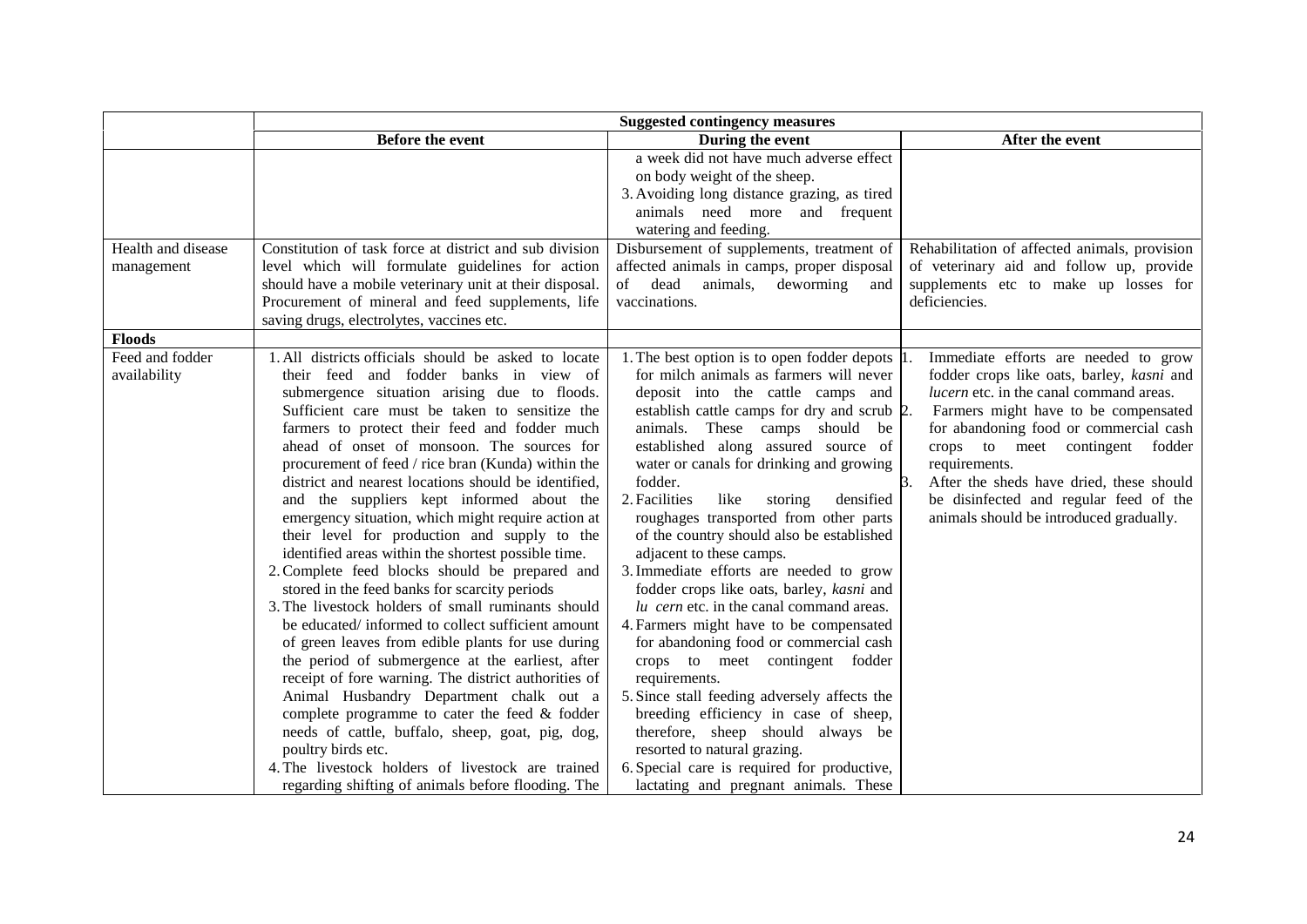|                                  | Before the event                                                                                                                                                                                                                                                                                                                                                                                                                                           | During the event                                                                                                                                                                                                                                                                                                                                                   | After the event                                                                                                                                                                                                                            |
|----------------------------------|------------------------------------------------------------------------------------------------------------------------------------------------------------------------------------------------------------------------------------------------------------------------------------------------------------------------------------------------------------------------------------------------------------------------------------------------------------|--------------------------------------------------------------------------------------------------------------------------------------------------------------------------------------------------------------------------------------------------------------------------------------------------------------------------------------------------------------------|--------------------------------------------------------------------------------------------------------------------------------------------------------------------------------------------------------------------------------------------|
|                                  | farmers are instructed to let loose their animals<br>instead of tieing much before flood.<br>5. Increase the sown area under fodder crops<br>6. Looking to scarcity of crop residues, burning of<br>paddy straw and stubbles should not be allowed in<br>Haryana. This can be properly harvested, bailed,<br>densified and fortified using 4% urea with<br>molasses and transported to areas of fodder<br>scarcity. Standardized machinery for harvesting, | animals must be supplemented with<br>additional concentrates and fodders.<br>7. Most of such animals will be retained by<br>the farmers and arrangements for fodder,<br>feed and drinking water should be made<br>accordingly.                                                                                                                                     |                                                                                                                                                                                                                                            |
|                                  | bailing, densification and fortification is available<br>with Punjab Agro Federation and in the market.                                                                                                                                                                                                                                                                                                                                                    |                                                                                                                                                                                                                                                                                                                                                                    |                                                                                                                                                                                                                                            |
| Drinking water                   | Tube wells should be installed before monsoon to<br>provide underground water to the livestock during<br>flood period.                                                                                                                                                                                                                                                                                                                                     | All the affected livestock and poultry<br>should have an access to clean drinking<br>water. Arrangements are required to be<br>made in this regard with the help of<br>concerned Government functionaries of<br>the Districts. The available water may be<br>chlorinated if required with help of<br>Halogen Tablet prior to drinking by<br>livestock and poultry. | Normal supply of water should be restored.                                                                                                                                                                                                 |
| Health and disease<br>management | Constitution of task force at district and sub division<br>level which will formulate guidelines for action.<br>Procurement of mineral and feed supplements, life<br>saving drugs, electrolytes, vaccines etc. Workout<br>places for evacuation.                                                                                                                                                                                                           | Evacuate to safe places, provide veterinary<br>aid to affected animals, proper disposal of<br>dead animals, disinfection of drinking<br>water. If not already done, carry out<br>deworming and vaccinations for HS, FMD,<br>BQ in cattle, PPR, sheep pox, ET in sheep<br>and goats, swine fever in pigs                                                            | Rehabilitation of affected animals, provision<br>of veterinary aid and follow up, provide<br>supplements etc. Disinfection of area, control<br>of vectors, prevention of spread of<br>disease/outbreaks. Treatment of affected<br>animals. |
| Cyclone                          | $-NA-$                                                                                                                                                                                                                                                                                                                                                                                                                                                     |                                                                                                                                                                                                                                                                                                                                                                    |                                                                                                                                                                                                                                            |
| Feed and fodder<br>availability  |                                                                                                                                                                                                                                                                                                                                                                                                                                                            |                                                                                                                                                                                                                                                                                                                                                                    |                                                                                                                                                                                                                                            |
| Drinking water                   |                                                                                                                                                                                                                                                                                                                                                                                                                                                            |                                                                                                                                                                                                                                                                                                                                                                    |                                                                                                                                                                                                                                            |
| Health and disease<br>management |                                                                                                                                                                                                                                                                                                                                                                                                                                                            |                                                                                                                                                                                                                                                                                                                                                                    |                                                                                                                                                                                                                                            |
| Heat wave and cold<br>wave       |                                                                                                                                                                                                                                                                                                                                                                                                                                                            |                                                                                                                                                                                                                                                                                                                                                                    |                                                                                                                                                                                                                                            |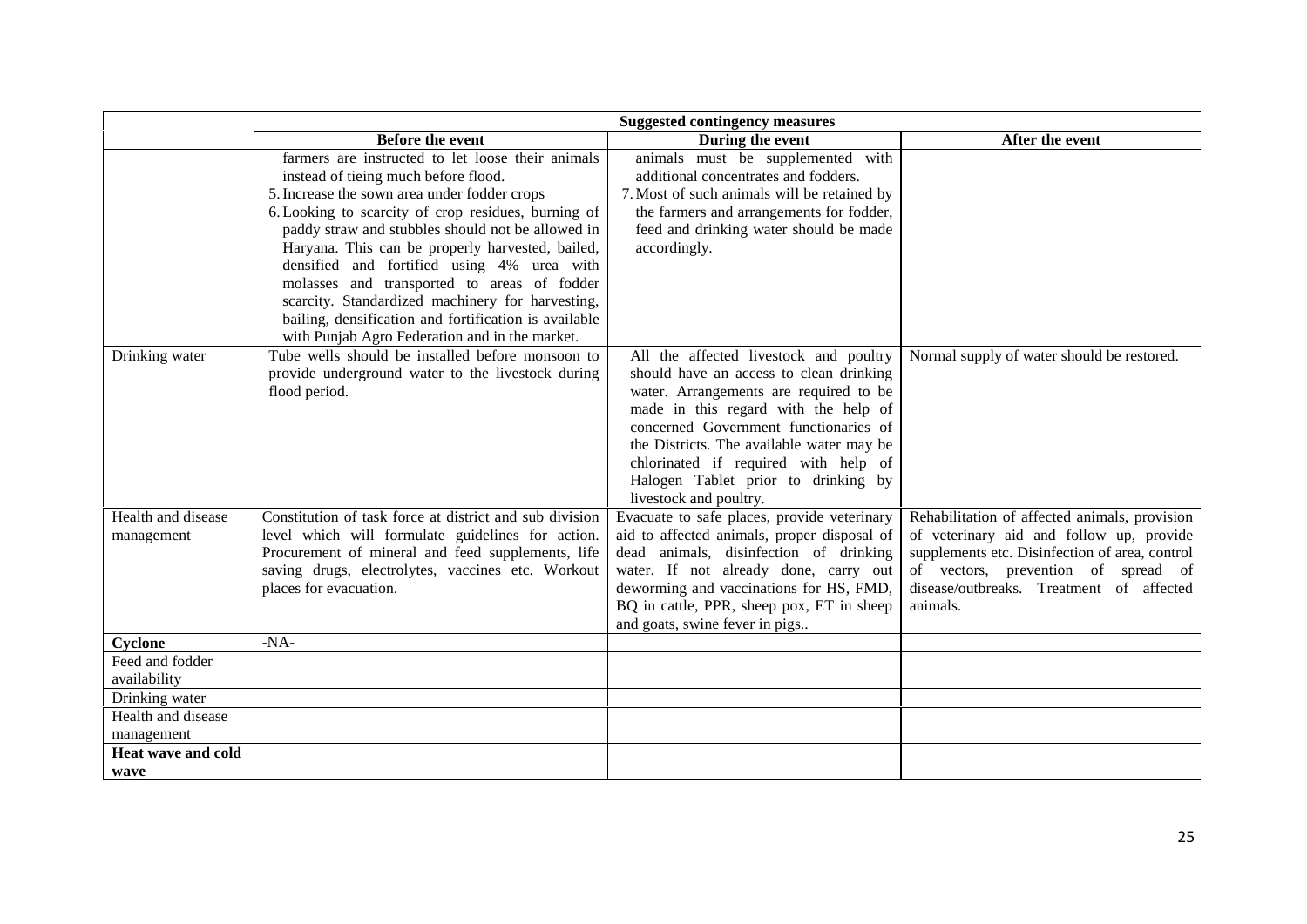|                     | <b>Suggested contingency measures</b>              |                                            |                                        |
|---------------------|----------------------------------------------------|--------------------------------------------|----------------------------------------|
|                     | <b>Before the event</b>                            | During the event                           | After the event                        |
| Shelter/environment | Necessary arrangement of tatties, gunny bags and   | Window of the sheds should be covered      | Normal shelter should be restored      |
| management          | tirpal should be made available so as to cover the | with gunny bags, tatties, and tirpal.      |                                        |
|                     | sheds during heat and cold waves                   | Electric fans should be provided in the    |                                        |
|                     |                                                    | sheds and if possible desert cooler should |                                        |
|                     |                                                    | be provided during heat period.            |                                        |
|                     |                                                    | 2. High energy and readily available       |                                        |
|                     |                                                    | sources of energy nutrients may be         |                                        |
|                     |                                                    | provided in the ration.                    |                                        |
| Health and disease  | Provision of shelter/roof/covered and open area to | Cold waves: Cover the animal with old      | Treatment of affected animals, provide |
| management          | animals, procurement of life saving drugs and      | blanket/gunny bag etc. Heat wave: Sprinkle | veterinary aid and follow up.          |
|                     | vaccines.                                          | water/take buffaloes to ponds. Treat       |                                        |
|                     |                                                    | affected animals, vaccinate if not done    |                                        |
|                     |                                                    | earlier.                                   |                                        |

<sup>s</sup> based on forewarning wherever available

#### **2.5.2 Poultry**

|                  | <b>Suggested contingency measures</b>        |                                                 |                                   |
|------------------|----------------------------------------------|-------------------------------------------------|-----------------------------------|
|                  | <b>Before the event</b>                      | During the event                                | After the event                   |
| <b>Drought</b>   |                                              |                                                 |                                   |
| Shortage of feed | All districts officials should be asked to   | Poultry farmers should be provided with         | Normal feeding should be restored |
| ingredients      | locate their feed banks in view of           | sufficient amount of feed ingredients and       |                                   |
|                  | submergence situation arising due to         | complete feed during draught situation from the |                                   |
|                  | draught. Sufficient care must be taken to    | feed banks.                                     |                                   |
|                  | sensitize the farmers to protect their feed  |                                                 |                                   |
|                  | and fodder much ahead of onset of            |                                                 |                                   |
|                  | monsoon. The sources for procurement of      |                                                 |                                   |
|                  | feed / rice bran (Kunda) within the district |                                                 |                                   |
|                  | and nearest locations should be identified,  |                                                 |                                   |
|                  | and the suppliers kept informed about the    |                                                 |                                   |
|                  | emergency situation, which might require     |                                                 |                                   |
|                  | action at their level for production and     |                                                 |                                   |
|                  | supply to the identified areas within the    |                                                 |                                   |
|                  | shortest possible time.                      |                                                 |                                   |
|                  | The district authorities of Animal           |                                                 |                                   |
|                  | Husbandry Department should chalk out a      |                                                 |                                   |
|                  | complete programme to cater to feed the      |                                                 |                                   |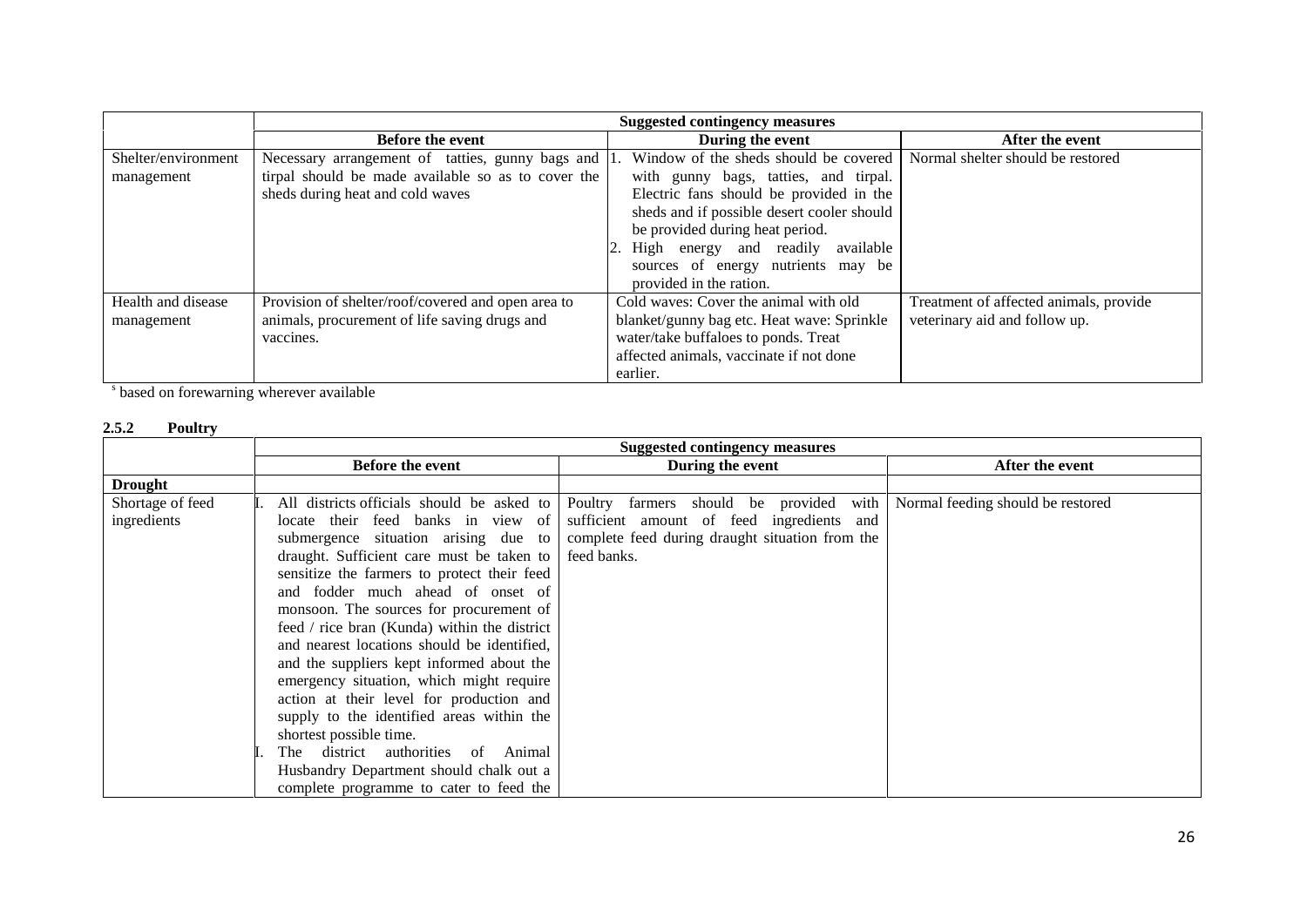|                                  | poultry birds.                                                                                                                                                                                                                                                                                                                                                                                                                                                                                                                                                                                                                                                                                                                                                                                                              |                                                                                                                                                                                                                                                                                                                                                |                                                                                                                                            |
|----------------------------------|-----------------------------------------------------------------------------------------------------------------------------------------------------------------------------------------------------------------------------------------------------------------------------------------------------------------------------------------------------------------------------------------------------------------------------------------------------------------------------------------------------------------------------------------------------------------------------------------------------------------------------------------------------------------------------------------------------------------------------------------------------------------------------------------------------------------------------|------------------------------------------------------------------------------------------------------------------------------------------------------------------------------------------------------------------------------------------------------------------------------------------------------------------------------------------------|--------------------------------------------------------------------------------------------------------------------------------------------|
| Drinking water                   | Necessary arrangement for water storage<br>should be made. Hand pumps should be<br>installed around the sheds. Sufficient quantity<br>of electrolytes should be ensured.                                                                                                                                                                                                                                                                                                                                                                                                                                                                                                                                                                                                                                                    | All the affected poultry should have an access to<br>clean drinking water. Arrangements are required<br>to be made in this regard with the help of<br>concerned Government functionaries of the<br>Districts.                                                                                                                                  | Normal drinking water restored                                                                                                             |
| Health and disease<br>management | Constitution of task force at district and sub<br>division level which will formulate guidelines<br>for action should have a mobile veterinary<br>unit at their disposal. Commercial poultry<br>farms can procure grain/feed in advance.                                                                                                                                                                                                                                                                                                                                                                                                                                                                                                                                                                                    | In backyard birds, put some grains and sufficient<br>water inside the enclosure, provide some vitamin<br>supplement.                                                                                                                                                                                                                           | In backyard poultry, carry out de-worming and<br>vaccination for Ranikhet disease and Gumboro.<br>Provide vitamins and mineral supplement. |
| <b>Floods</b>                    |                                                                                                                                                                                                                                                                                                                                                                                                                                                                                                                                                                                                                                                                                                                                                                                                                             |                                                                                                                                                                                                                                                                                                                                                |                                                                                                                                            |
| Shortage of feed<br>ingredients  | I. All districts officials should be asked to<br>locate their feed banks in view of<br>submergence situation arising due to<br>flood. Sufficient care must be taken to<br>sensitize the farmers to protect their feed<br>much ahead of onset of monsoon. The<br>sources for procurement of feed / rice<br>bran (Kunda) within the district and<br>nearest locations should be identified,<br>and the suppliers kept informed about the<br>emergency situation, which might require<br>action at their level for production and<br>supply to the identified areas within the<br>shortest possible time.<br>II. The poultry farmers should be trained<br>regarding shifting of birds before flood.<br>For shifting of poultry birds to safer<br>places, the farmer should be educated to<br>make suitable cages from bamboos. | Sufficient quantity of feed stored in the feed<br>banks should be made available to the poultry<br>farmers.                                                                                                                                                                                                                                    | Normal feeding should be restored                                                                                                          |
| Drinking water                   | Prior to the onset of monsoon tube wells<br>Ι.<br>should be installed in the villages and<br>near to the poultry farms so as to provide<br>underground water during flood.                                                                                                                                                                                                                                                                                                                                                                                                                                                                                                                                                                                                                                                  | All the affected poultry should have an access to<br>clean drinking water. Arrangements are required<br>to be made in this regard with the help of<br>concerned Government functionaries of the<br>Districts. The available water may be chlorinated<br>if required with help of Halogen Tablet prior to<br>drinking by livestock and poultry. | Normal drinking water restored                                                                                                             |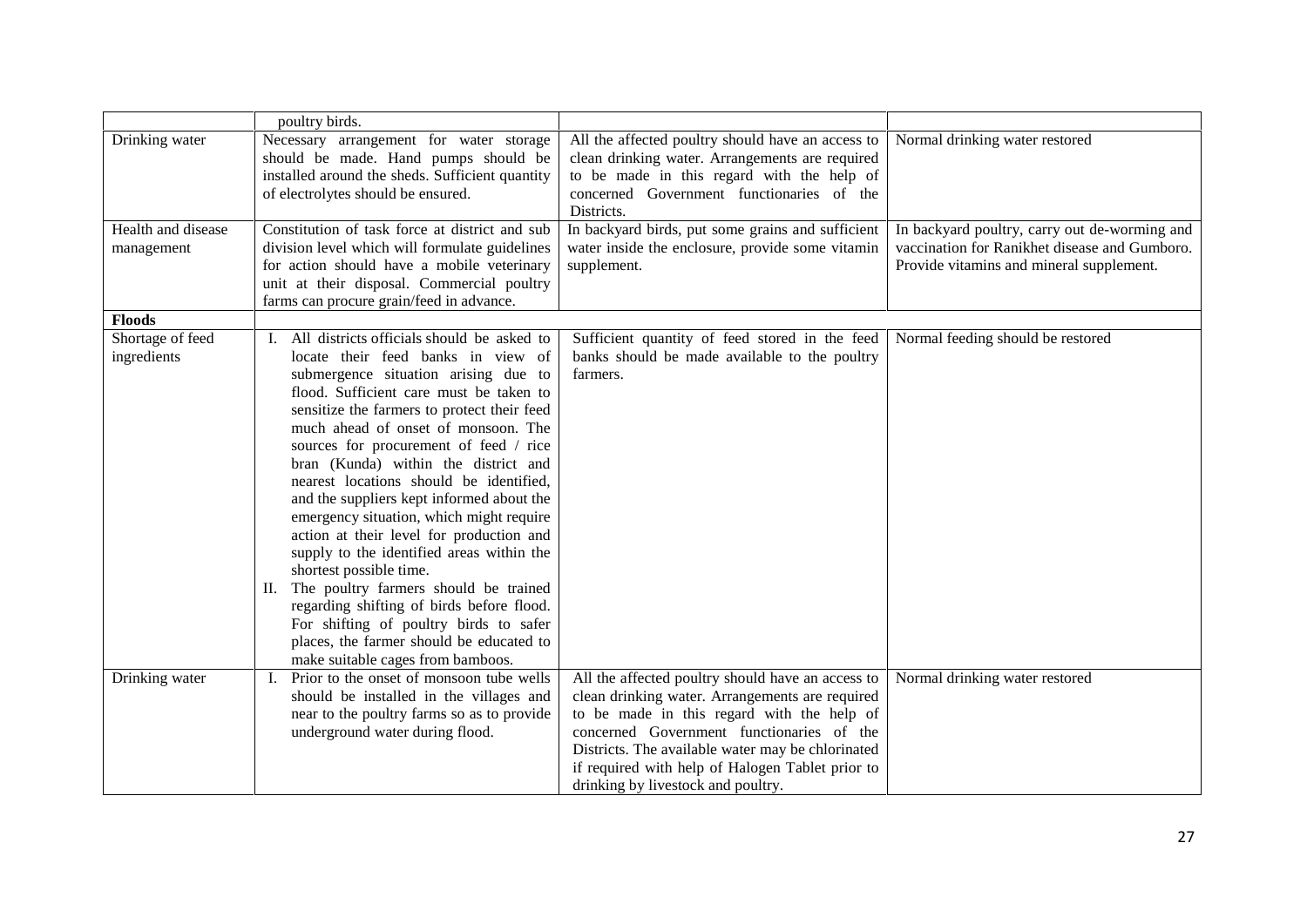| Health and disease<br>management          | Constitution of task force at district and sub<br>division level which will formulate guidelines<br>for action should have a mobile veterinary<br>unit at their disposal. Make provision of<br>shelter for evacuation and arrangement<br>around farm so that flood water does not enter<br>poultry farm/shed. Provision or facilities for<br>disposal of dead birds. | Evacuate the birds to safer places. Carry out<br>deworming and vaccinations. May dispose<br>off/sell birds for meat purpose. Proper disposal of<br>dead birds.                                                                                                                                                                                                                                                                                                                                | Make shed dry, sprinkle lime & spray<br>insecticides, disinfectant before placement of<br>birds, use of coccidiostat in feed or water,<br>proper disposal of dead birds. |
|-------------------------------------------|----------------------------------------------------------------------------------------------------------------------------------------------------------------------------------------------------------------------------------------------------------------------------------------------------------------------------------------------------------------------|-----------------------------------------------------------------------------------------------------------------------------------------------------------------------------------------------------------------------------------------------------------------------------------------------------------------------------------------------------------------------------------------------------------------------------------------------------------------------------------------------|--------------------------------------------------------------------------------------------------------------------------------------------------------------------------|
| Cyclone                                   | $-NA-$                                                                                                                                                                                                                                                                                                                                                               |                                                                                                                                                                                                                                                                                                                                                                                                                                                                                               |                                                                                                                                                                          |
| Shortage of feed<br>ingredients           |                                                                                                                                                                                                                                                                                                                                                                      |                                                                                                                                                                                                                                                                                                                                                                                                                                                                                               |                                                                                                                                                                          |
| Drinking water                            |                                                                                                                                                                                                                                                                                                                                                                      |                                                                                                                                                                                                                                                                                                                                                                                                                                                                                               |                                                                                                                                                                          |
| Health and disease<br>management          | Keep arrangements in place in shed for<br>heating during winter/cold waves and for<br>cooling by use of sprinklers/foggers. Procure<br>electrolytes and supplements.                                                                                                                                                                                                 | Avoid<br>much<br>fluctuation<br>below<br>the<br>too<br>temperature of 70°F and above 100 °F. Use<br>bukharies, gas burner, secure curtains during<br>winter. Provide a course of antibiotics in feed or<br>water for 3-5 days to combat respiratory<br>problems. Provide vitamin C, electrolyte in<br>drinking water during heat waves and use of<br>foggers, wetting of curtains, sprinkling of water<br>etc. during heat waves. May dispose off/sell birds<br>if heavy mortality occurring. | Treatment of affected birds, vaccination if<br>delayed may be carried out as per schedule.                                                                               |
| Heat wave and cold                        |                                                                                                                                                                                                                                                                                                                                                                      |                                                                                                                                                                                                                                                                                                                                                                                                                                                                                               |                                                                                                                                                                          |
| wave<br>Shelter/environment<br>management | waves                                                                                                                                                                                                                                                                                                                                                                | Necessary arrangement of <i>tatties</i> , gunny Window of sheds should be covered with gunny<br>bags and <i>tirpal</i> should be made available so bags, tatties, & tirpal. Electric fans should be<br>as to cover the sheds during heat and cold provided in the sheds and if possible desert cooler<br>should be provided during heat period.<br>High energy & readily available sources of energy<br>nutrients may be provided in ration.                                                  | Normal shelter should be restored                                                                                                                                        |
| Health and disease<br>management          |                                                                                                                                                                                                                                                                                                                                                                      |                                                                                                                                                                                                                                                                                                                                                                                                                                                                                               |                                                                                                                                                                          |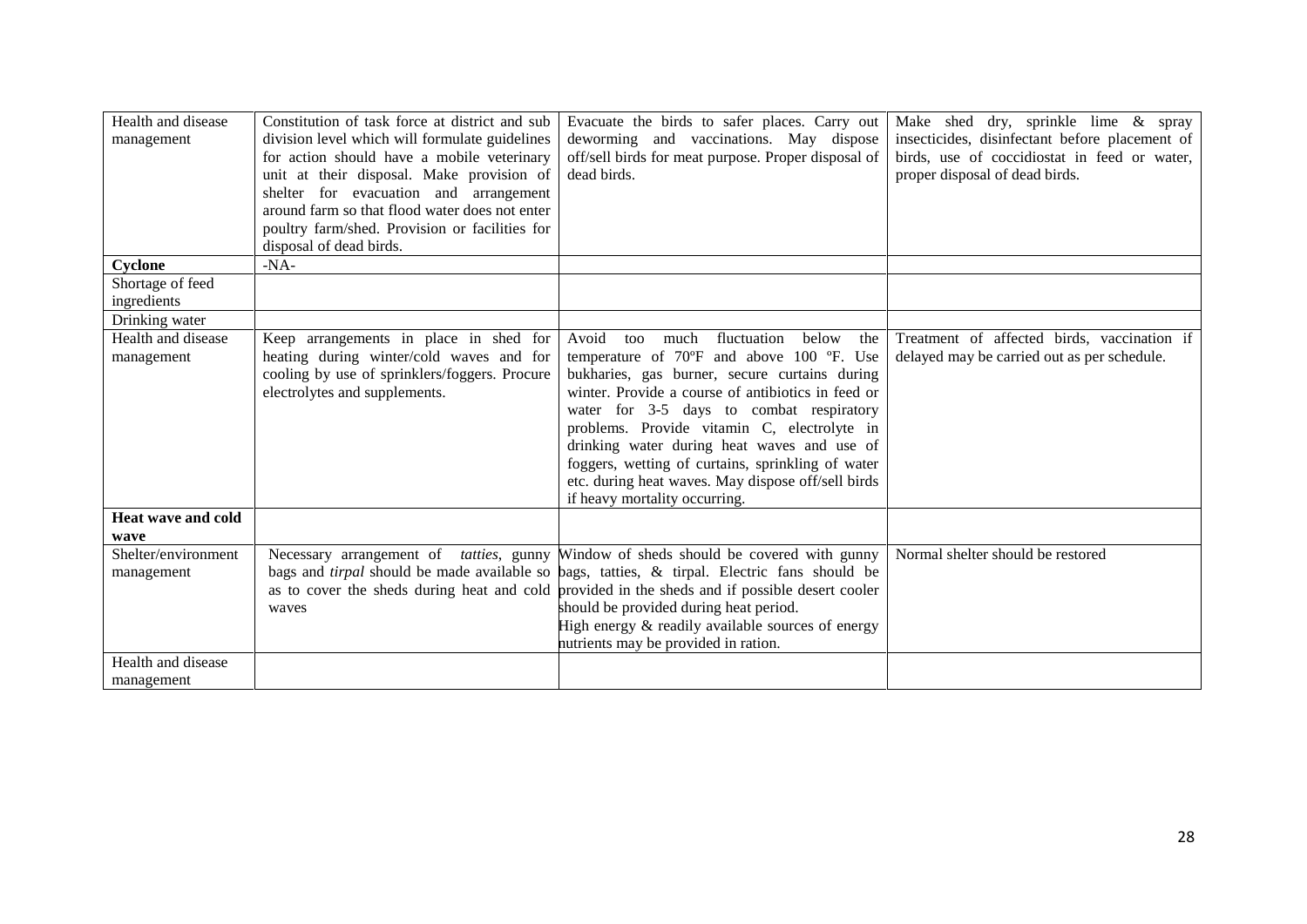#### **2.5.3 Fisheries**

|                                      | <b>Suggested contingency measures</b>      |                                          |                                               |
|--------------------------------------|--------------------------------------------|------------------------------------------|-----------------------------------------------|
|                                      | <b>Before the event</b>                    | During the event                         | After the event                               |
| 1) Drought                           |                                            |                                          |                                               |
| A. Capture                           | <b>NA</b>                                  |                                          |                                               |
| Marine                               |                                            |                                          |                                               |
| Inland                               |                                            |                                          |                                               |
| (i) Shallow water depth due to       |                                            |                                          |                                               |
| insufficient rains/inflow            |                                            |                                          |                                               |
| (ii) Changes in water quality        |                                            |                                          |                                               |
| <b>B.</b> Aquaculture                |                                            |                                          |                                               |
| (i) Shallow water in ponds due to    | Further increase the depth of ponds, store | Sell the big fishes and keep the smaller | Stock the young fishes in different tanks,    |
| insufficient rains/inflow            | the fish stock in $1 \& 2$ ponds only.     | fishes in one tank.                      | species wise.                                 |
| (ii) Impact of salt load build up in | Continuously add some water from tube      | Do not allow the water level to go below | Stock the young fishes in different tanks and |
| ponds / change in water quality      | well/water source in fish ponds            | 3.5 feet in fish ponds.                  | keep the water between                        |
|                                      |                                            |                                          | 3.5 and 6.0 feet.                             |
| 2) Floods                            | <b>NA</b>                                  |                                          |                                               |
| A. Capture                           |                                            |                                          |                                               |
| Marine                               |                                            |                                          |                                               |
| Inland                               |                                            |                                          |                                               |
| (i) No. of boats / nets/damaged      |                                            |                                          |                                               |
| (ii) No.of houses damaged            |                                            |                                          |                                               |
| (iii) Loss of stock                  |                                            |                                          |                                               |
| (iv) Changes in water quality        |                                            |                                          |                                               |
| (v) Health and diseases              |                                            |                                          |                                               |
| <b>B.</b> Aquaculture                |                                            |                                          |                                               |
| (i) Inundation with flood water      | Boundaries/bunds with height >6 feet       | Net-out and stock the fishes in one big  | Remove the bund separately and release the    |
|                                      | may be made around fish ponds, will        | tanks and make the bund >6 feet height   | fishes, species-wise in tanks.                |
|                                      | restrict, escape of fishes from ponds      | around the ponds.                        |                                               |
| (ii) Water contamination and         | Add more fresh water in each tank (tube    | Repeatedly filter and re-circulate water | Filter, re-circulate and add new fresh water  |
| changes in water quality             | well/canal), grow aquatic weeds.           | from stocking tanks                      | every week, will decrease fish mortality.     |
| (iii) Health and diseases            | Treat the pond water with $KMnO4 @ 10$     | Disinfect fish ponds with $KMnO4$ @ 10   | Treatment with $KMnO4$ must continue for one  |
|                                      | ppm in each fish tanks. Add new fresh      | $g/10,000$ liter water fortnightly.      | month even after flood situation is out.      |
|                                      | water periodically.                        |                                          | Remove the highly infected fishes from ponds. |
| (iv) Loss of stock and inputs        | Store the inputs at safer places.          | Move stock and inputs to safer places    | Retain the normal arrangements.               |